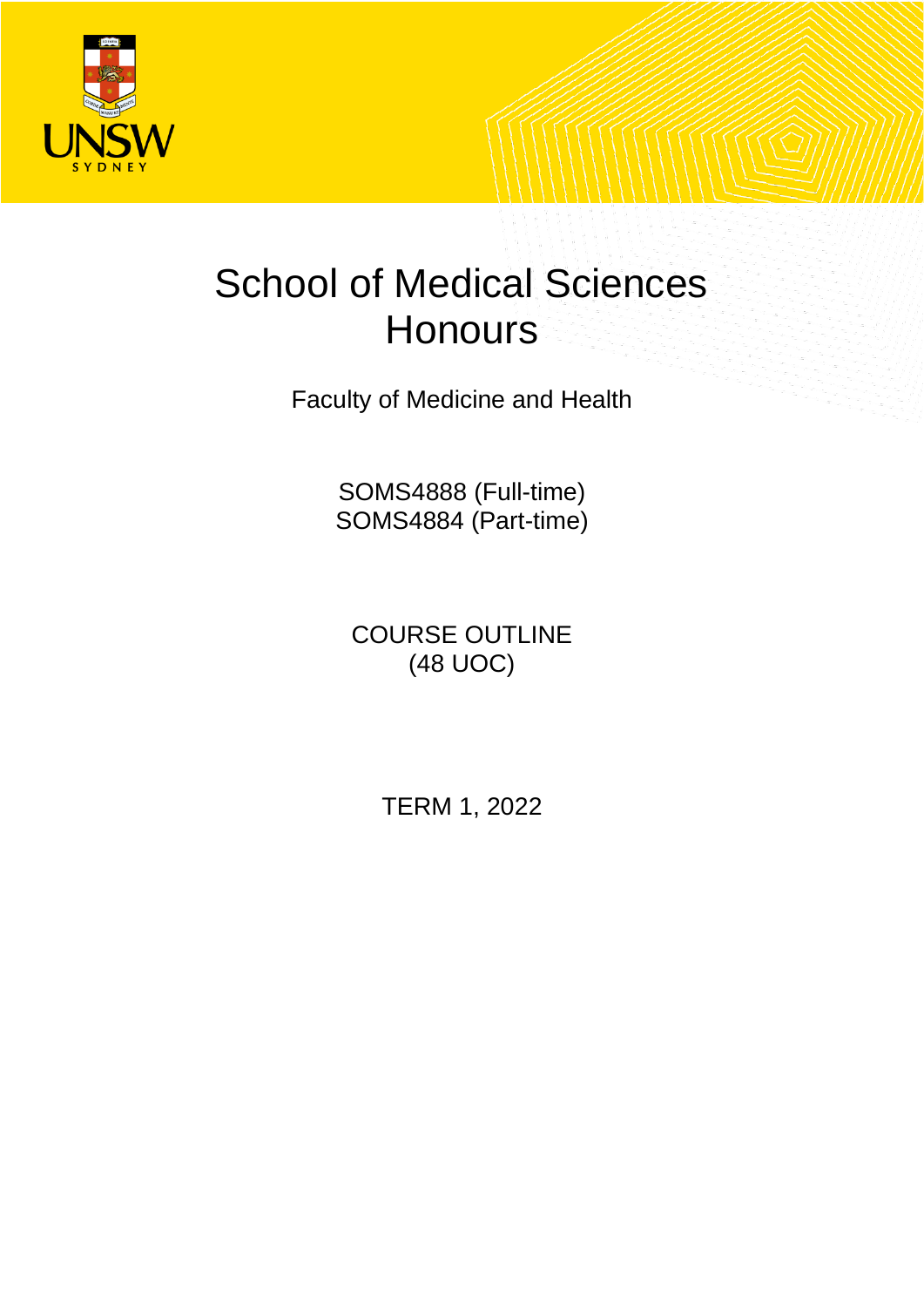# **CONTENTS**

| TIMETABLE FOR FULL-TIME STUDENTS COMMENCING TERM 1, 20227                        |  |
|----------------------------------------------------------------------------------|--|
|                                                                                  |  |
|                                                                                  |  |
|                                                                                  |  |
|                                                                                  |  |
|                                                                                  |  |
|                                                                                  |  |
|                                                                                  |  |
|                                                                                  |  |
|                                                                                  |  |
|                                                                                  |  |
|                                                                                  |  |
|                                                                                  |  |
| Guidelines for Submitting Drafts to Supervisors and Data Storage Regulations  11 |  |
|                                                                                  |  |
|                                                                                  |  |
|                                                                                  |  |
|                                                                                  |  |
|                                                                                  |  |
|                                                                                  |  |
|                                                                                  |  |

Please read this course outline in conjunction with the following pages on the

**School of Medical Sciences website:** 

- **Advice for Students**  $\bullet$
- **Learning Resources**  $\bullet$

(or see "STUDENTS" tab at medicalsciences.med.unsw.edu.au)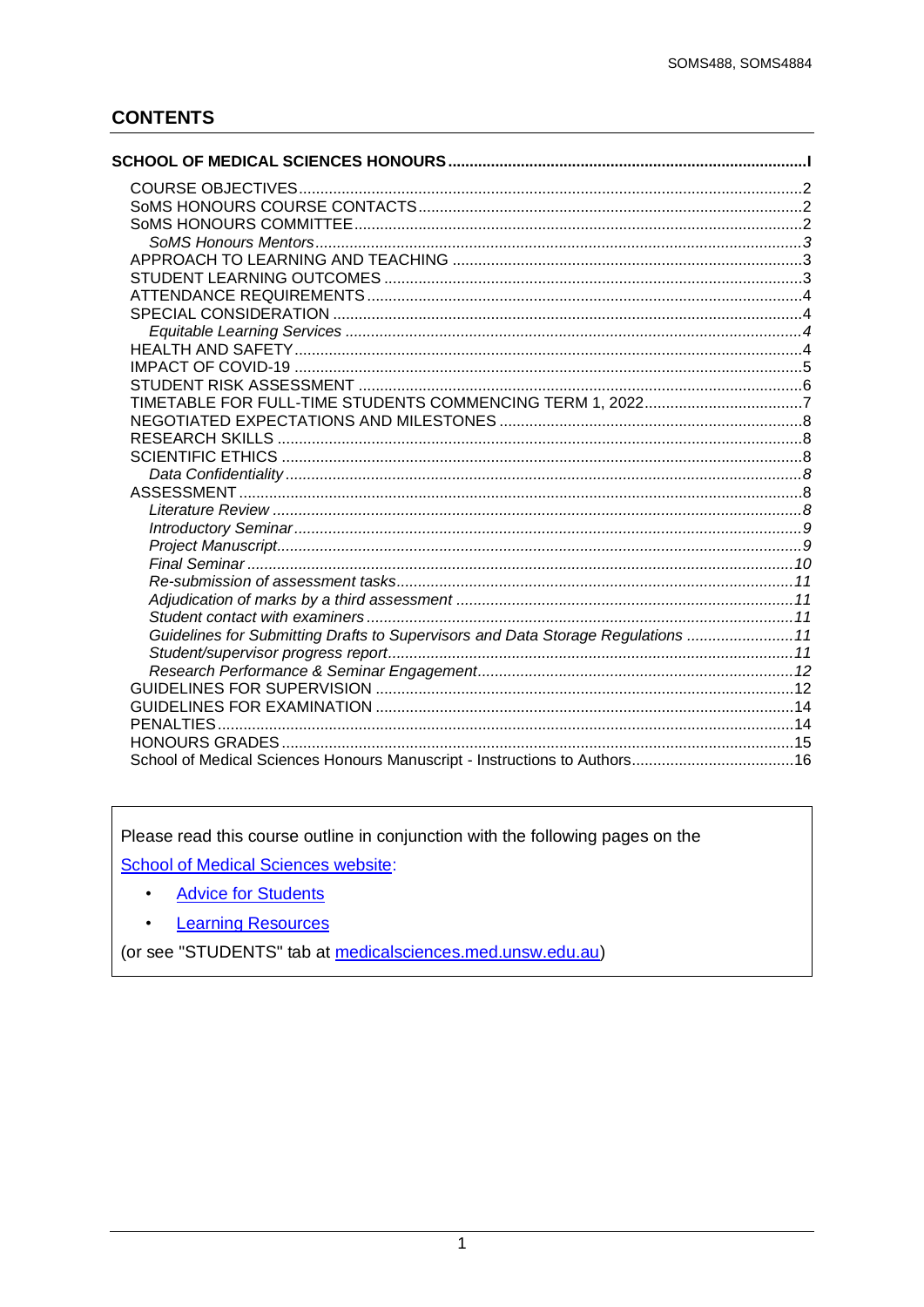# <span id="page-2-0"></span>**COURSE OBJECTIVES**

The main aim of the course is to introduce undergraduate students to medical research. Students will undertake a supervised research project that places emphasis on advanced disciplinary knowledge, the use of specialised techniques relevant to their chosen research area, critical thinking and scientific communication. Students also gain experience in scientific writing and oral presentation via the submission of two written assessments - a literature review and a research manuscript based on substantial independent research activity - and two student seminars. The course is also comprised of compulsory online Research Skills modules (via Moodle), School of Medical Sciences (SoMS) seminars (UNSW-based students) and Departmental/Research Institute/Lab Group seminars (all year round).

# <span id="page-2-1"></span>**SoMS HONOURS COURSE CONTACTS**

| <b>Course Convenor</b>        |                                      |              |
|-------------------------------|--------------------------------------|--------------|
| Dr Trevor Lewis               | t.lewis@unsw.edu.au                  | T: 9065 9730 |
| <b>Administrative officer</b> |                                      |              |
| Lucia Evangelista             | SOMSHonours@unsw.edu.au T: 9065 9557 |              |

Note: All emails relating to SOMS Honours should be sent to [SOMSHonours@unsw.edu.au](mailto:SOMSHonours@unsw.edu.au) in the first instance.

# <span id="page-2-2"></span>**SoMS HONOURS COMMITTEE**

The SoMS Honours Committee is comprised of representatives of the academic disciplines of the School of Medical Sciences and affiliated institutes. The Honours Committee oversees the assessment and grading of the Honours projects and makes recommendations to the Head of School on final grades and nominations for University Medals. The Committee ensures that the assessment of each student is fair and appropriate. The Committee is also a source of help and advice for Honours students and their supervisors.

### **SoMS Honours Committee Members:**

| A/Prof Lu Liu           | lu.liu@unsw.edu.au        |
|-------------------------|---------------------------|
| Dr John Lock            | john.lock@unsw.edu.au     |
| A/Prof James McAuley    | james.mcauley@unsw.edu.au |
| A/Prof Joshua McCarroll | i.mccarroll@ccia.org.au   |
| Dr Mee Ling Munier      | cmunier@kirby.unsw.edu.au |
| Dr Kate Poole           | k.poole@unsw.edu.au       |
| Dr George Sharbeen      | g.sharbeen@unsw.edu.au    |
| AProf Nicola Smith      | nicola.smith@unsw.edu.au  |
| Dr Daina Sturnieks      | d.sturnieks@unsw.edu.au   |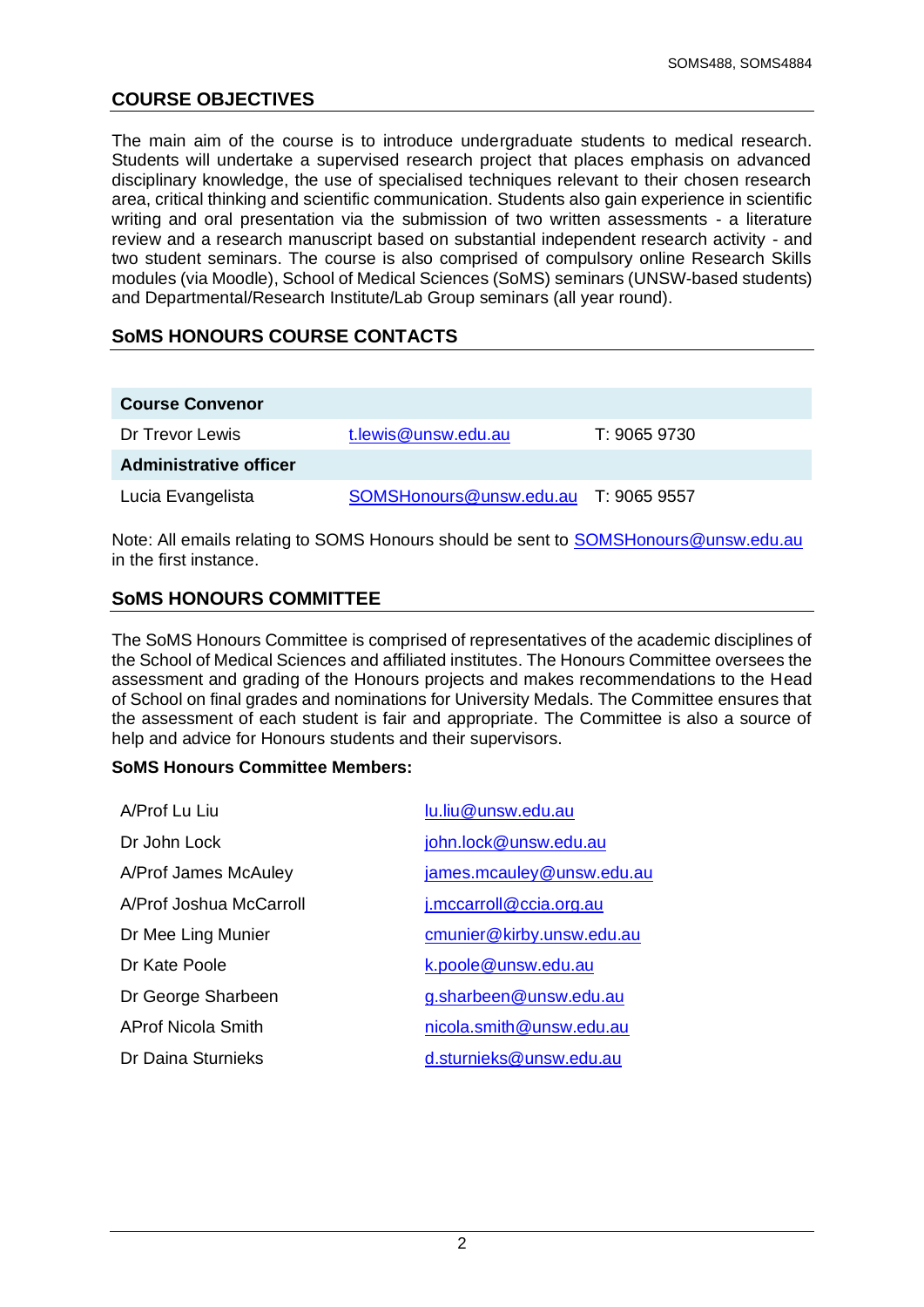# <span id="page-3-0"></span>**SoMS Honours Mentors**

Students will be informed which member of the Honours Committee has been assigned as their mentor in week 1 of the term. Students should seek help and advice from their mentor if difficulties of personal or professional nature arise. All discussion with your mentor will be strictly confidential. Students can also ask for general feedback from their assessed work. The initial point of contact should be via e-mail to set an appointment. Once assessment tasks have been graded, students can meet with their mentor to receive feedback on their performance. Your mentor will also review your Negotiated Expectations and Milestones and evaluate your progress report.

# <span id="page-3-1"></span>**APPROACH TO LEARNING AND TEACHING**

The learning and teaching philosophy underpinning this course is centred on Honours students taking on the role as a researcher. In doing so, they develop advanced disciplinary knowledge, the use of specialised techniques relevant to their chosen research area, critical thinking, evaluation and synthesis of information, in addition to scientific research communication in the oral and written forms.

The principal form of teaching is based on research supervision and direction by specialist researchers within the Faculty of Medicine. Complementary to this, online Research Skills modules have been designed to provide training to Honours students in diverse areas that constitute research practice. Learning outcomes from this course will form the basis for future pursuits in medical research and transferable skills that are highly relevant for many other professions.

The information for this course (ie. course content) is in the form of experimental techniques, protocols, technical training and materials, which are usually provided by each laboratory and supervisor. In addition, self-directed use of other resources (for example web-based sources) is expected. You will need to maintain consistent communication with your supervisor and actively seek assistance from your mentor or supervisor to clarify your understanding, as required.

# <span id="page-3-2"></span>**STUDENT LEARNING OUTCOMES**

This Honours course will develop those attributes that the Faculty of Science has identified as important for a Science Graduate to attain. These include skills, qualities, understanding and attitudes that promote lifelong learning that students should acquire during their university experience.

GRADUATE ATTRIBUTES

- A. Research, inquiry, analytical thinking abilities and reflective practice as a 'researcher'
- B. The capability and motivation for intellectual development
- C. Ethical, social and professional understanding
- D. Effective research communication in both oral and written formats
- E. Teamwork, collaborative and management skills
- F. Information Literacy the skills to locate, evaluate, synthesise and use relevant information

Course Learning Outcomes:

- 1. Demonstrate your understanding of relevant research methodologies by applying them appropriately to the research project.
- 2. Plan, collect, analyse and interpret qualitative or quantitative data, and reach appropriate conclusions that are supported by evidence.
- 3. Demonstrate effective oral and written communication skills in clear and concise presentation of information that is appropriately referenced.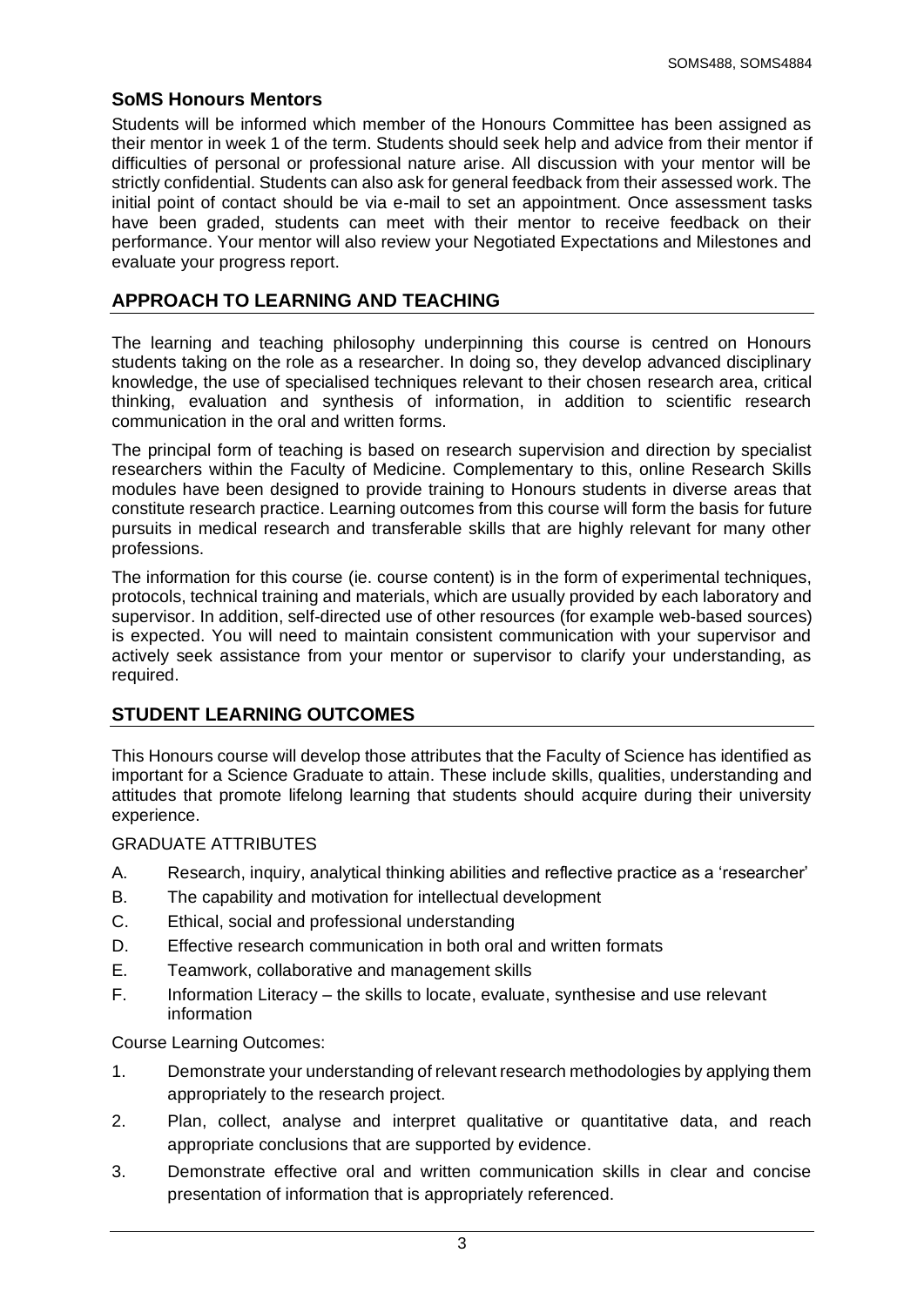- 4. Demonstrate professional skills in planning, time management, teamwork and research integrity.
- 5. Interpret and critically evaluate the relevant research literature, to formulate hypotheses and justify discussion, comparisons or conclusions from the research performed.

# <span id="page-4-0"></span>**ATTENDANCE REQUIREMENTS**

It is expected that full-time students will contribute 35 hours per week and part-time students 24 hours per week, from the start of the commencing term until the end of the final term of the Honours year. The periods between terms are not designated breaks from Honours. However, it is expected that supervisors will permit students to take a break or breaks during the Honours 'year' of up to 4 weeks in total (equivalent to the periods between the terms) at times that do not impact assessment tasks or planned experiments. Students and supervisors should discuss suitable times for breaks at the commencement of Honours and document these in the Negotiated Expectations & Milestones document (see below).

Specific attendance requirements will be dictated by the nature of the work in relation to preparing and writing a literature review and subsequently a manuscript, preparing and delivering two seminars, and by the nature of the research project. Attendance requirements will be agreed mutually between student and supervisor. As with academic staff, students are expected to work between the normal working hours of 8:00 am and 6:00 pm on weekdays. Work outside these hours can only be undertaken once appropriate training, supervision and approval for working out of normal hours has been completed.

The University acknowledges that students are involved in many extra-curricular activities throughout their studies. The School of Medical Sciences is generally supportive of students' activities but must be confident that these do not significantly impact on research activities or completion of assessment requirements.

# <span id="page-4-1"></span>**SPECIAL CONSIDERATION**

Should you feel that there are circumstances that have affected your performance in the course, or which have prevented you from completing an assessment task, you should lodge an application for special consideration. Further information on the procedures involved can be found at [https://student.unsw.edu.au/special-consideration.](https://student.unsw.edu.au/special-consideration)

# <span id="page-4-2"></span>**Equitable Learning Services**

Students who require some adjustment in their teaching or learning environment are encouraged to discuss their study needs with the course convenor prior to, or at the commencement of, their course, or with Equitable Learning Services.

### [https://student.unsw.edu.au/els.](https://student.unsw.edu.au/els)

Early notification is essential to enable any necessary adjustments to be made.

# <span id="page-4-3"></span>**HEALTH AND SAFETY**

UNSW aims to provide a physically safe, healthy and secure learning and working environment for all students. Your supervisors in this course are responsible for your safety during dedicated research time. In return, you are expected to: behave with respect toward them and your fellow students; to follow instructions from your supervisors; and complete the necessary training. If you are concerned about your health or safety during the course, you must tell your supervisor, lab manager or Honours convenor immediately.

It is important that you familiarise yourself with the risks and hazards involved with your research work and the control measures in place to prevent harm to you and others. At the start of your Honours year, you must complete mandatory Health & Safety (H&S) courses and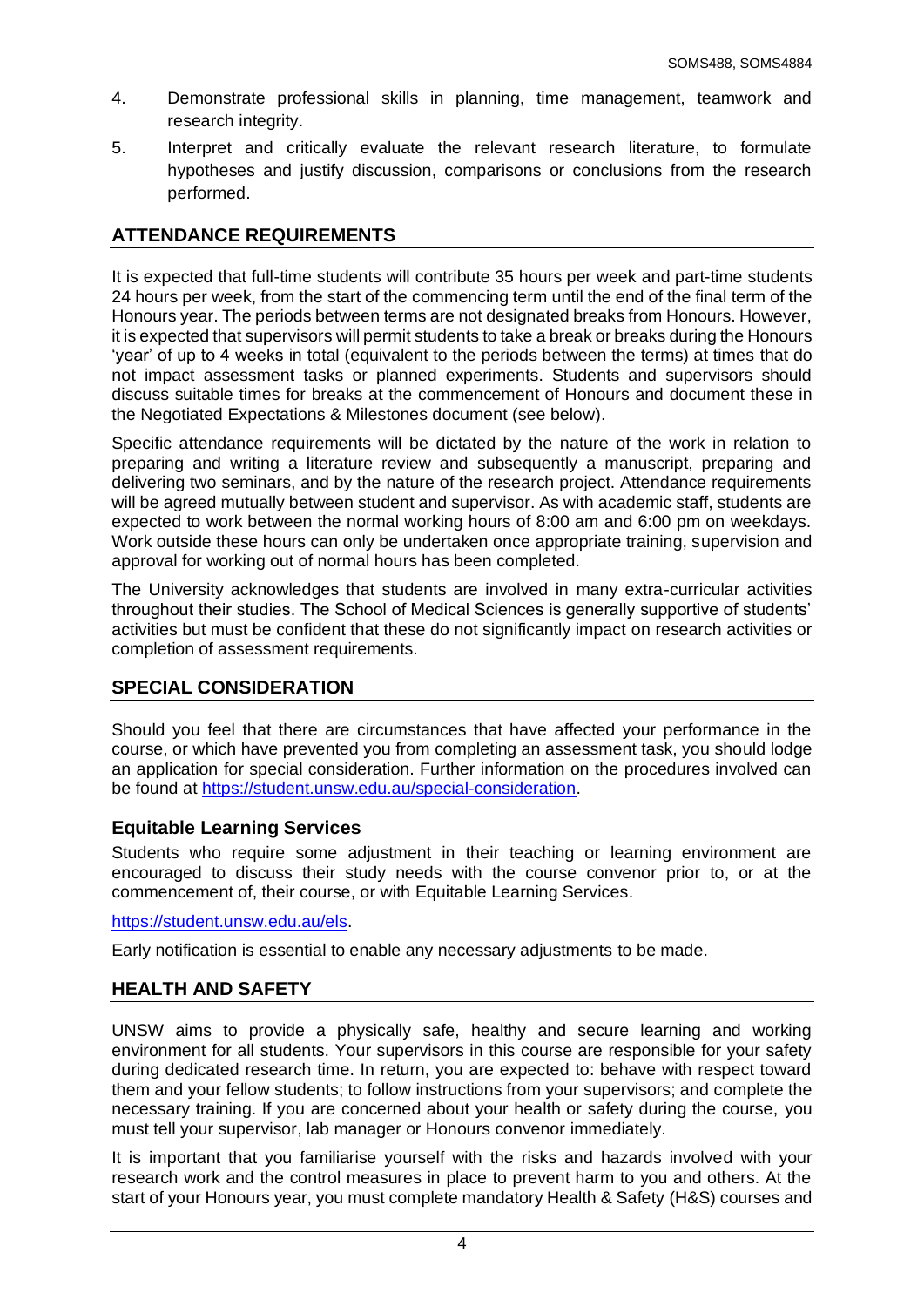identify with your supervisor any other H&S courses or training you need to undertake. Before commencing specific laboratory tasks, you need to familiarise yourself with any relevant risk assessments and safe work procedures. All students are required to complete, in consultation with their supervisor, the HS Individual Training Plan (HS006a) and document completion of the relevant H&S activities.

Information and contacts regarding H&S training and requirements can be found on the [UNSW](http://safety.unsw.edu.au/Training/student-training)  [Health & Safety Training](http://safety.unsw.edu.au/Training/student-training) website. Below is a list of the mandatory and other common H&S courses that Honours students at SoMS undertake.

- Work Health & Safety Awareness (mandatory for all students)
- Ergonomics & Manual tasks (mandatory for all students)
- Laboratory Safety Awareness (mandatory for all students working in laboratories)
- Green Lab Environment Compliance (mandatory for all students working in laboratories)
- Biosafety for PC2 Laboratories (mandatory for all students who will be working in a PC2 laboratory)
- Hazardous Substances (mandatory for all students who will be working in laboratories with hazardous substances.
- Other training Introduction to Radiation, Animal Handling/Ethics, Gene Technology, Liquid Nitrogen, Fume Cupboards etc – as required (please discuss with your supervisor)

All students are required to complete, in consultation with their supervisor, the Immunisation Questionnaire and Authorisation form (HS427) – to identify whether or not they need immunisation depending on the nature of the research project. Further information is available on the H&S Protocols [& Guidance webpage.](https://medicalsciences.med.unsw.edu.au/staff/health-safety/protocols-and-guidance)

Evidence of your H&S training and completed immunisation forms must be kept with your supervisor and/or manager.

# <span id="page-5-0"></span>**IMPACT OF COVID-19**

The ongoing COVID-19 pandemic continues to pose challenges for undertaking laboratory based research. Given the uncertain nature of the pandemic, emerging variants and the response from governments, all supervisors and students must have a cogent contingency plan for any proposed Honours project and must not rely solely on a wet-lab project. Contingency plans may involve analysing existing data sets that are available with the research group or available online; collecting data remotely; data collection and analysis from simulations, or developing models; or analysis of data collected by the supervisor or other staff approved to work in the laboratory if any restrictions are imposed or there are disruptions due to infections in the laboratory personnel.

# **IMPORTANT**

All Honours research students planning to attend the UNSW campus must complete the Safe [Return to Campus Guidance](https://www.covid-19.unsw.edu.au/safe-return-campus-hdr-candidates-and-honours-research-students) training module, which entails viewing a video and recording completion of the module. Students based at off-campus research facilities or affiliated institutes should follow the guidelines in place in those areas. Please contact the lab manager or supervisor for further details.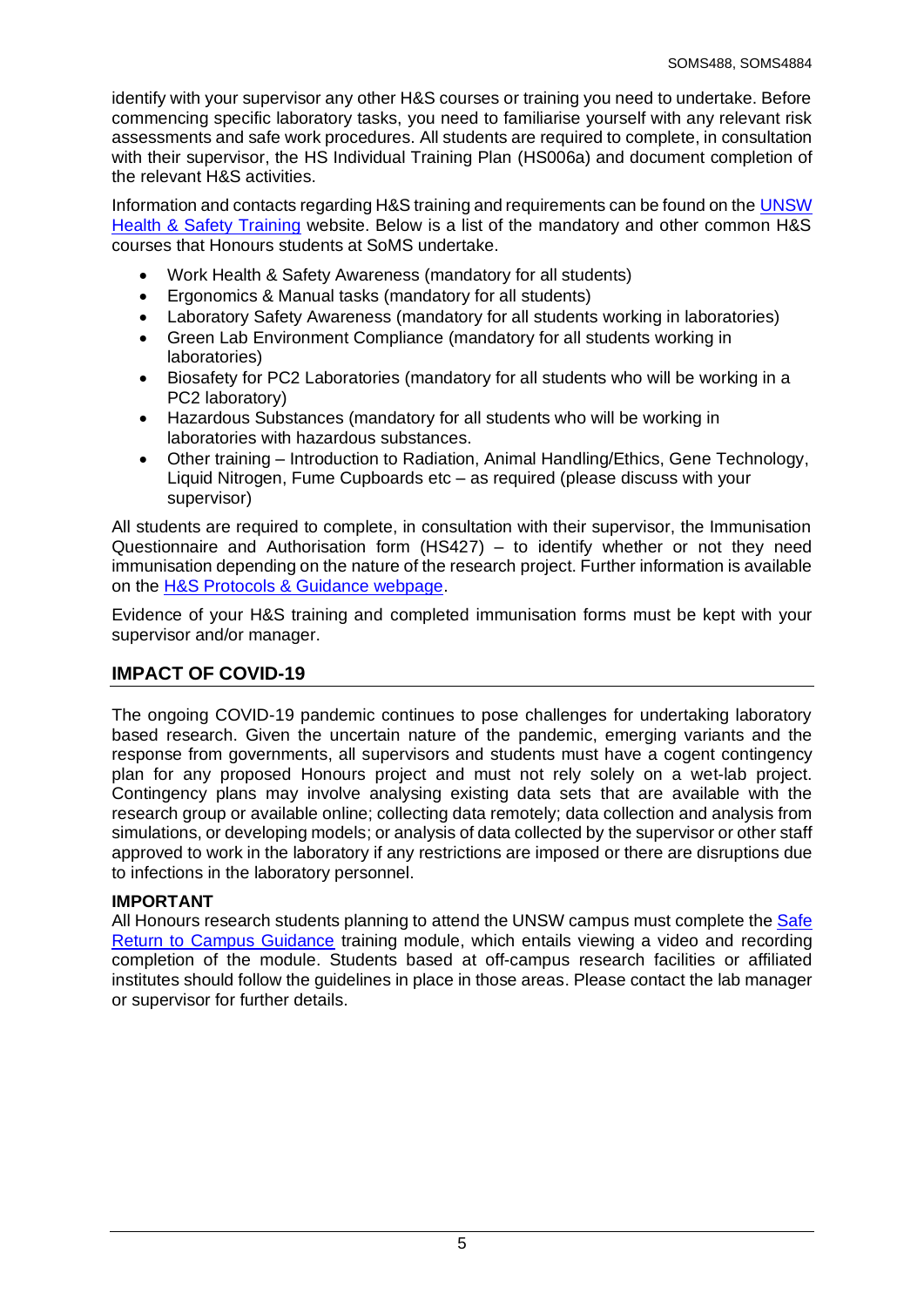# <span id="page-6-0"></span>**STUDENT RISK ASSESSMENT**

| <b>SoMS Research Laboratory</b><br><b>Student Risk Assessment</b>                                                                                                                                                                                                                                                                                                                                                                                                                                                      |                          |                                                         | For use of computers in<br>SoMS Office areas in<br>Wallace Wurth, 2021 |  |
|------------------------------------------------------------------------------------------------------------------------------------------------------------------------------------------------------------------------------------------------------------------------------------------------------------------------------------------------------------------------------------------------------------------------------------------------------------------------------------------------------------------------|--------------------------|---------------------------------------------------------|------------------------------------------------------------------------|--|
|                                                                                                                                                                                                                                                                                                                                                                                                                                                                                                                        |                          |                                                         |                                                                        |  |
| Workstation set-up<br>Ergonomics                                                                                                                                                                                                                                                                                                                                                                                                                                                                                       | Musculoskeletal          | Correct workstation set-up.                             |                                                                        |  |
|                                                                                                                                                                                                                                                                                                                                                                                                                                                                                                                        | pain.                    |                                                         |                                                                        |  |
| Electrical                                                                                                                                                                                                                                                                                                                                                                                                                                                                                                             | Electrical<br>shock/fire | before use.                                             | Check electrical equipment in good condition                           |  |
|                                                                                                                                                                                                                                                                                                                                                                                                                                                                                                                        |                          | All portable electrical equipment tested and<br>tagged. |                                                                        |  |
| <b>Monitor tilt</b><br>Top of monitor at<br>eye-height<br><b>Monitor arm-distance</b><br>away<br>Elbow at 90° angle<br><b>Adjust seat back for</b><br>lumbar support                                                                                                                                                                                                                                                                                                                                                   |                          |                                                         |                                                                        |  |
| <b>Personal Protective Equipment</b>                                                                                                                                                                                                                                                                                                                                                                                                                                                                                   |                          |                                                         |                                                                        |  |
| Not necessary for use of computers in office areas.                                                                                                                                                                                                                                                                                                                                                                                                                                                                    |                          |                                                         |                                                                        |  |
| <b>Emergency Procedures</b>                                                                                                                                                                                                                                                                                                                                                                                                                                                                                            |                          |                                                         |                                                                        |  |
| In the event of an alarm, follow the instructions of the Floor Warden. The initial sound is<br>advising you to prepare for evacuation and during this time start packing up your things.<br>The second sound gives instruction to leave. The Wallace Wurth assembly point is in the<br>lawn in front of the Chancellery. In the event of an injury, inform the lab manager. First<br>aiders and contact details are on display by the lifts. There is a first aid kit on every floor in<br>the Wallace Wurth building. |                          |                                                         |                                                                        |  |
| Clean up and waste disposal                                                                                                                                                                                                                                                                                                                                                                                                                                                                                            |                          |                                                         |                                                                        |  |
| Not applicable for use of computers in office areas.                                                                                                                                                                                                                                                                                                                                                                                                                                                                   |                          |                                                         |                                                                        |  |
| Declaration                                                                                                                                                                                                                                                                                                                                                                                                                                                                                                            |                          |                                                         |                                                                        |  |
| I have read and understand the safety requirements for using computers in office areas<br>and I will observe these requirements.                                                                                                                                                                                                                                                                                                                                                                                       |                          |                                                         |                                                                        |  |
| Date:                                                                                                                                                                                                                                                                                                                                                                                                                                                                                                                  |                          |                                                         |                                                                        |  |
|                                                                                                                                                                                                                                                                                                                                                                                                                                                                                                                        | Student ID Number:       |                                                         |                                                                        |  |
|                                                                                                                                                                                                                                                                                                                                                                                                                                                                                                                        |                          |                                                         |                                                                        |  |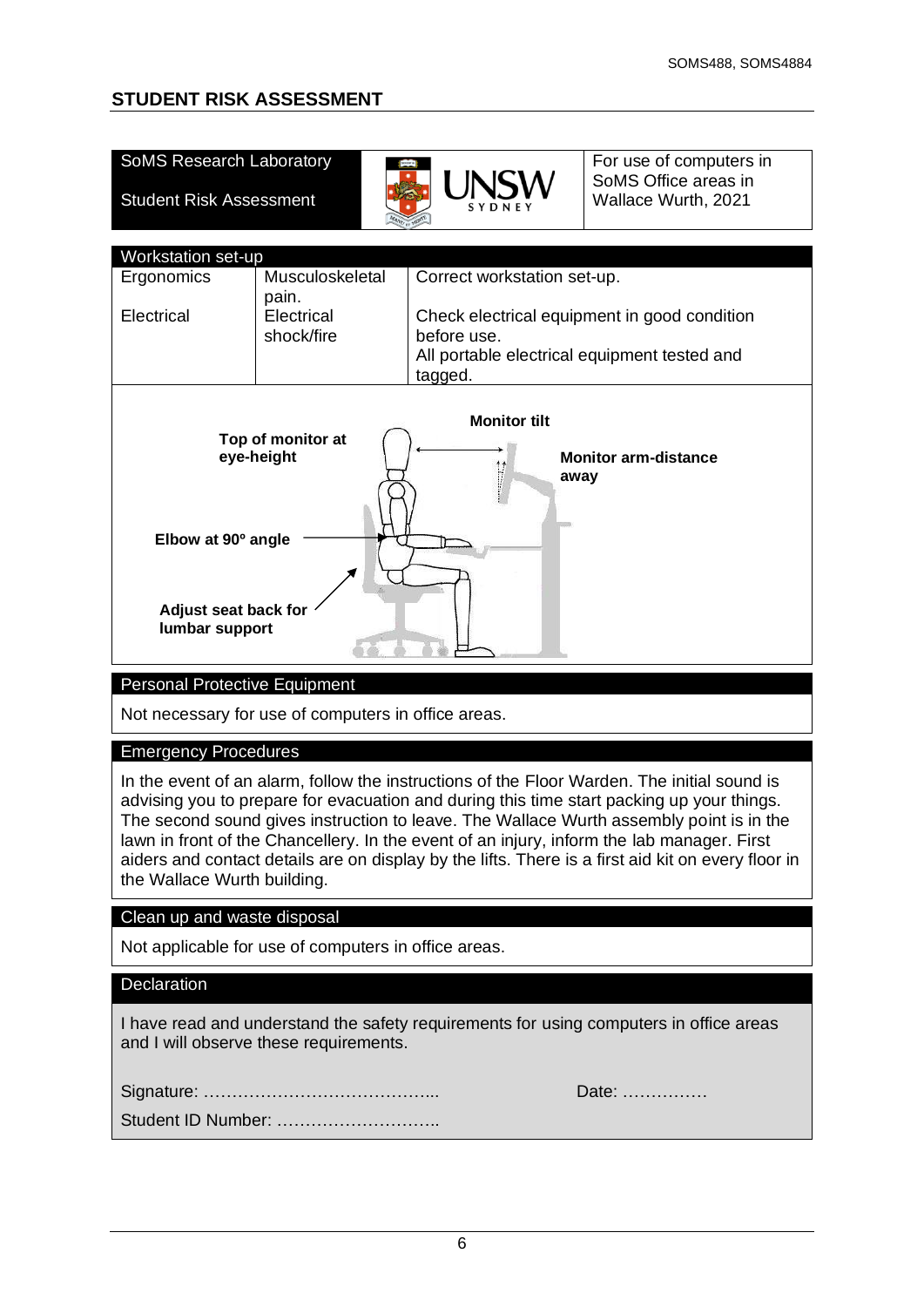| <b>Component</b>                               | <b>Due Date</b>                            | <b>Venue for Seminar or Place for</b><br><b>Submitting Assessment</b> |
|------------------------------------------------|--------------------------------------------|-----------------------------------------------------------------------|
| <b>Expectations and</b><br>milestones document | Week 3 of Term 1<br>28 Feb 2022, 4:00 pm   | Online via Moodle                                                     |
| <b>Research Skills</b>                         | 29 May 2022                                | Moodle (not assessed)                                                 |
| <b>Literature Review</b>                       | Week 9 of Term 1<br>19 April 2022, 4:00 pm | Online via Turnitin on Moodle                                         |
| <b>Introductory Seminars</b>                   | $9$ May $-11$ May 2022                     | Schedule and venue TBC                                                |
| <b>Progress Report</b>                         | Week 8 of Term 2<br>18 July 2022, 4:00 pm  | Online via Moodle                                                     |
| <b>Project Manuscript</b><br>Submission        | Week 8 of Term 3<br>31 Oct 2022, 4:00 pm   | Online via Turnitin on Moodle                                         |
| <b>Final Seminars</b>                          | 14-16 Nov 2022                             | Schedule and venue TBC                                                |

# <span id="page-7-0"></span>**TIMETABLE FOR FULL-TIME STUDENTS COMMENCING TERM 1, 2022**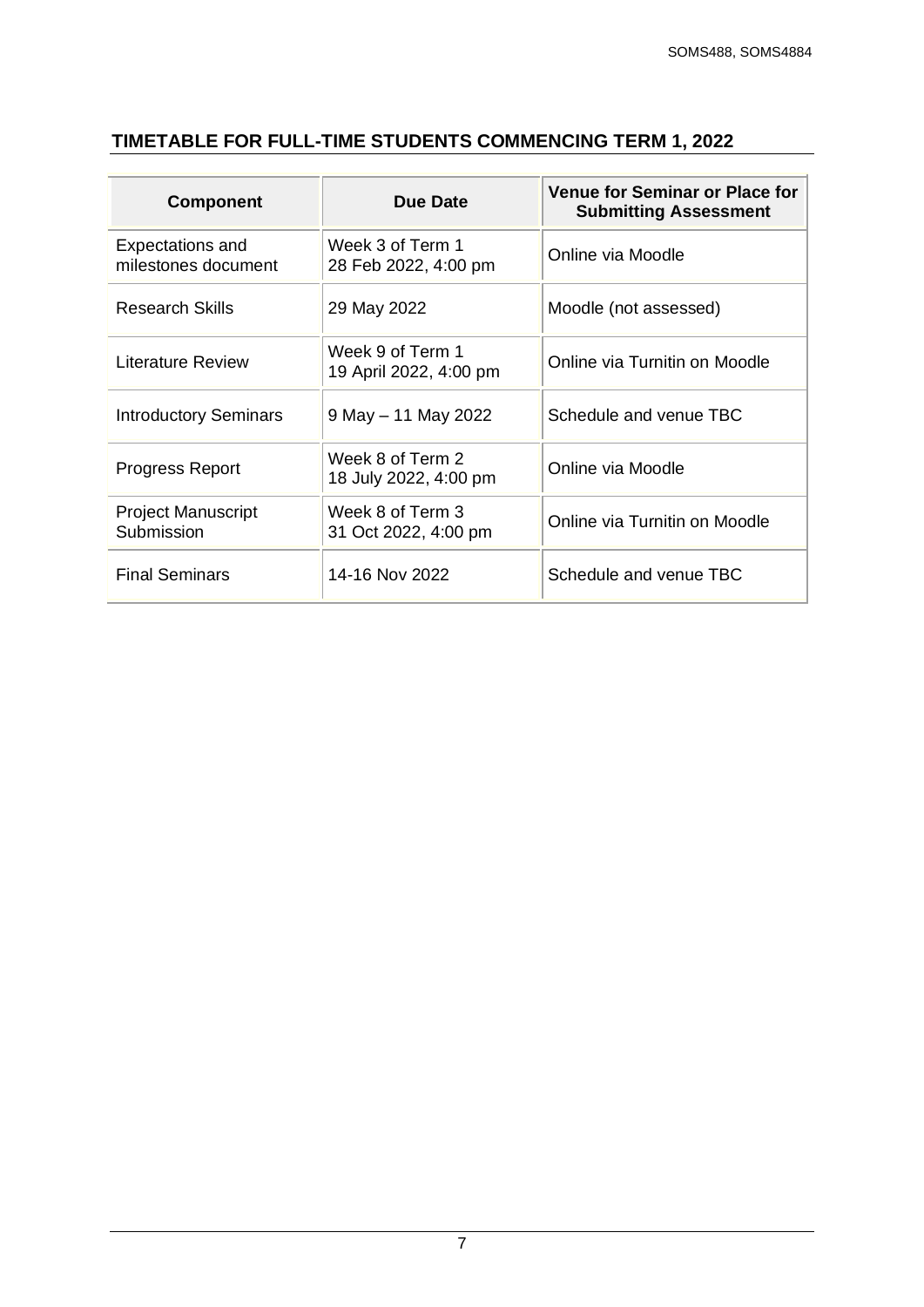# <span id="page-8-0"></span>**NEGOTIATED EXPECTATIONS AND MILESTONES**

At the start of the honours year, students and their supervisors should discuss and document the expectations and milestones of the project. This should also capture the contingency plans for the project. A template Negotiated Expectations and Milestones document will be available on Moodle. The completed document is to be submitted by the student online via Moodle (see timetable).

# <span id="page-8-1"></span>**RESEARCH SKILLS**

Each student will be required to complete a range of online activities relating to key research skills. These will be made available via the course Moodle page and must be completed by the due date indicated in the schedule above.

# <span id="page-8-2"></span>**SCIENTIFIC ETHICS**

Students must behave in an ethical, socially responsible and professional manner throughout the Honours year (Graduate Attribute C) as outlined in the Australian Code for the Responsible Conduct of Research<sup>1</sup> and the [UNSW Research Code of Conduct.](https://research.unsw.edu.au/responsible-conduct-research) Students are expected to be familiar with the Principles and Responsibilities that are set out in the UNSW Research Code of Conduct. These documents should be consulted directly and be considered when discussing the expectations and milestones for the project.

# <span id="page-8-3"></span>**Data Confidentiality**

The student project, both experimental concepts and data generated, is confidential and proprietary to the laboratory of origin. There must be no public posting of either the experimental plans or data (unpublished or protected under copyright) on the internet or social media platforms (e.g. Twitter, Instagram, Facebook, TikTok)**.**

# <span id="page-8-4"></span>**ASSESSMENT**

| <b>Literature Review</b>  | 20% |
|---------------------------|-----|
| Introductory Seminar 10 % |     |
| <b>Project Manuscript</b> | 50% |
| <b>Final Seminar</b>      | 20% |

# <span id="page-8-5"></span>**Literature Review**

The literature review should be 3,000 words (+/- 10%) and as the name implies, should give a detailed account of published scientific investigations that are relevant to the project being undertaken. It should contain an introduction, aims and hypotheses, and methods sections. The introduction should identify the limitations of the literature and/or areas of controversy and assess them critically. It should be appropriately referenced with recent and appropriate studies and have clear and logical flow. The aims, hypotheses and methods sections should together be a maximum of 450 words (i.e. only 15% of the literature review). The stated aims should clearly relate to the areas outlined in the introduction and the hypotheses should also be clear and valid. Methods are to be summarised clearly and concisely and be appropriate and valid for the stated aims. Absolutely no results from the student's honours project are to be included in the literature review. The word count for the literature review excludes the title page, headings, diagrams, tables, figures, figure legends, in-text citations, final reference list, etc. Tables, figure and diagrams should be integrated into the appropriate sections of the text. The referencing style of the literature review should be the same as that specified in the

<sup>1</sup> *Jointly issued by the National Health and Medical Research Council, the Australian Research Council and Universities Australia.*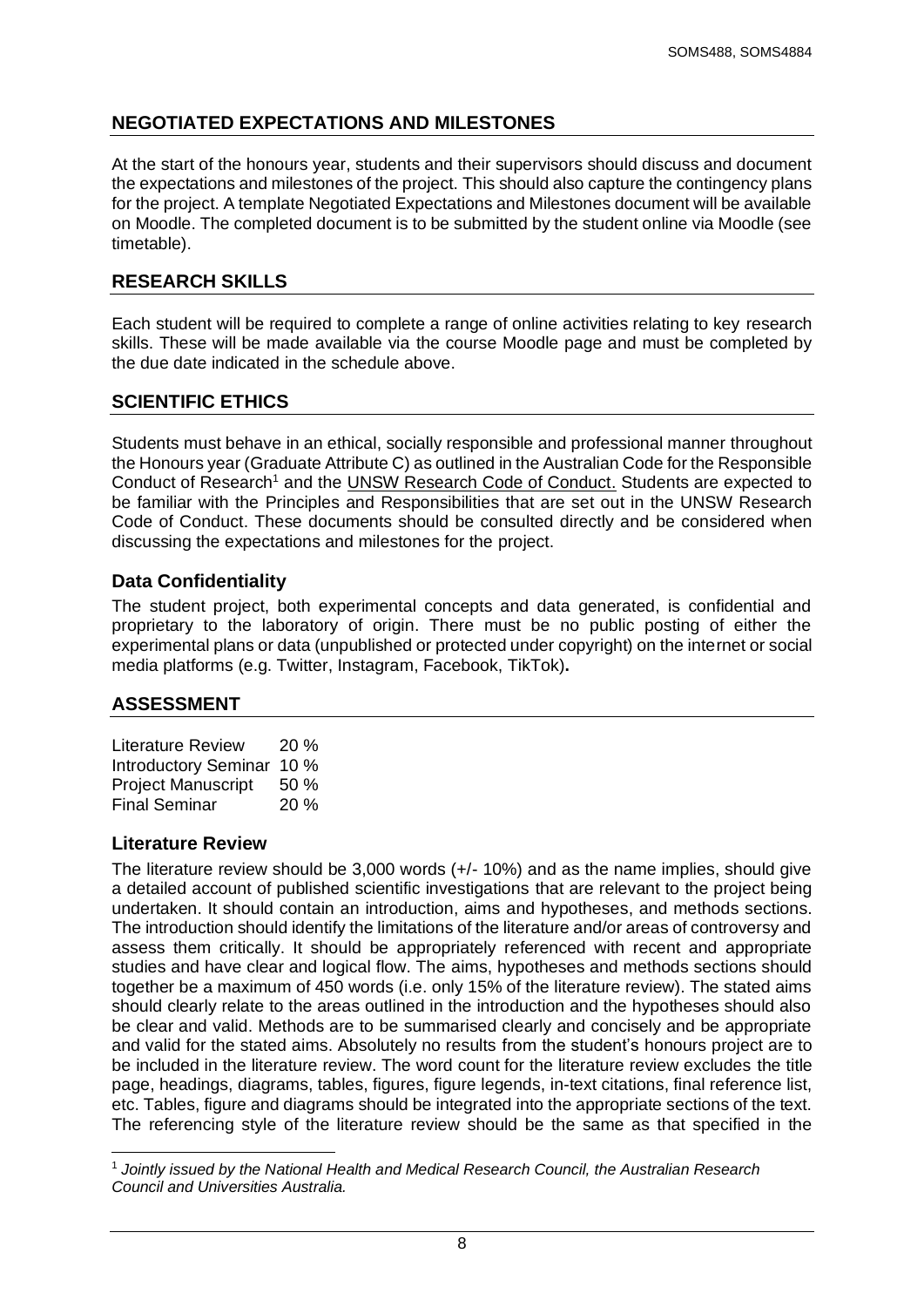"School of Medical Sciences Honours Manuscript - Instructions to Authors" (see below). If you exceed the word limit, only the first 3,300 words of the document will be examined.

# *Supervisor input in literature review preparation*

Supervisor(s) are expected to read and provide editorial input on multiple drafts of the literature review (consider documenting agreed dates for submission of drafts and return of feedback in your Expectations and Milestones document).

**Due:** See timetable (late penalties apply) **Length:** 3,000 words (+/- 10%) **Copies:** One PDF electronic copy must be submitted via Turnitin© on Moodle.

# <span id="page-9-0"></span>**Introductory Seminar**

The introductory seminar is a 10-minute presentation with 5 minutes of questions. The presentation should cover the background and methods of the project and not contain any preliminary results. The introduction of the talk should include a critical analysis of strengths and limitations of the literature. The hypotheses and aims should be clearly stated and relate to the strengths and limitations of the literature identified. The methods should be explained clearly and concisely. The seminar should have clear and logical flow, good pace (i.e. neither hurried nor laboured) and use good visual quality slides. The student should demonstrate an understanding of the questions raised during question time by giving appropriate answers. All aspects of the seminar should be able to be understood by a non-expert audience. Each student's seminar presentation will be assessed by academics from the audience and the dedicated Examiners 1 and 2. Dedicated Examiners 1 and 2 are expected to attend and mark the students they have agreed to examine (see 'Guidelines for Examination').

**Date:** See timetable

**Venue:** TBC (either live-online or face-to-face depending on COVID restrictions) **Length:** 10-minute presentation, 5-minute question time

# <span id="page-9-1"></span>**Project Manuscript**

The format of the project manuscript is to comply with the guidelines set out in the "School of Medical Sciences Honours Manuscript - Instructions to Authors" and should contain an abstract, statement of contribution and acknowledgments, brief introduction with aims and hypotheses, materials and methods, results, discussion and references sections. The word count should be 5,000 words (+/- 10%). This word limit excludes the abstract, statement of contribution, acknowledgements and references sections, as well as supplementary data (if present), tables, figures, figure legends, in-text citations and the one-page reflective summary (see below).

You will be required to complete a declaration of originality (online via Moodle) which will then give you access to the submission link for the project manuscript. The declaration states:

*"This assessment item is entirely my own original work, except where I have acknowledged use of source material such as books, journal articles, other published material, the Internet, and the work of other student/s or any other person/s. The contents in this assessment item have not been submitted or are in process of being submitted for assessment for academic credit in this, or any other course, at UNSW or elsewhere."*

The abstract should succinctly and accurately summarise the aims and outcomes of the project. The **statement of contribution** should clearly declare the specific components of the research that were undertaken independently by the student, and those components of the research that were done in collaboration with others, or that were performed by others. Being trained or supervised in a technique, but then generating the data independently, or being given advice or feedback from a supervisor or colleague, does not need to be described in this statement of contribution (but could be listed in acknowledgements). The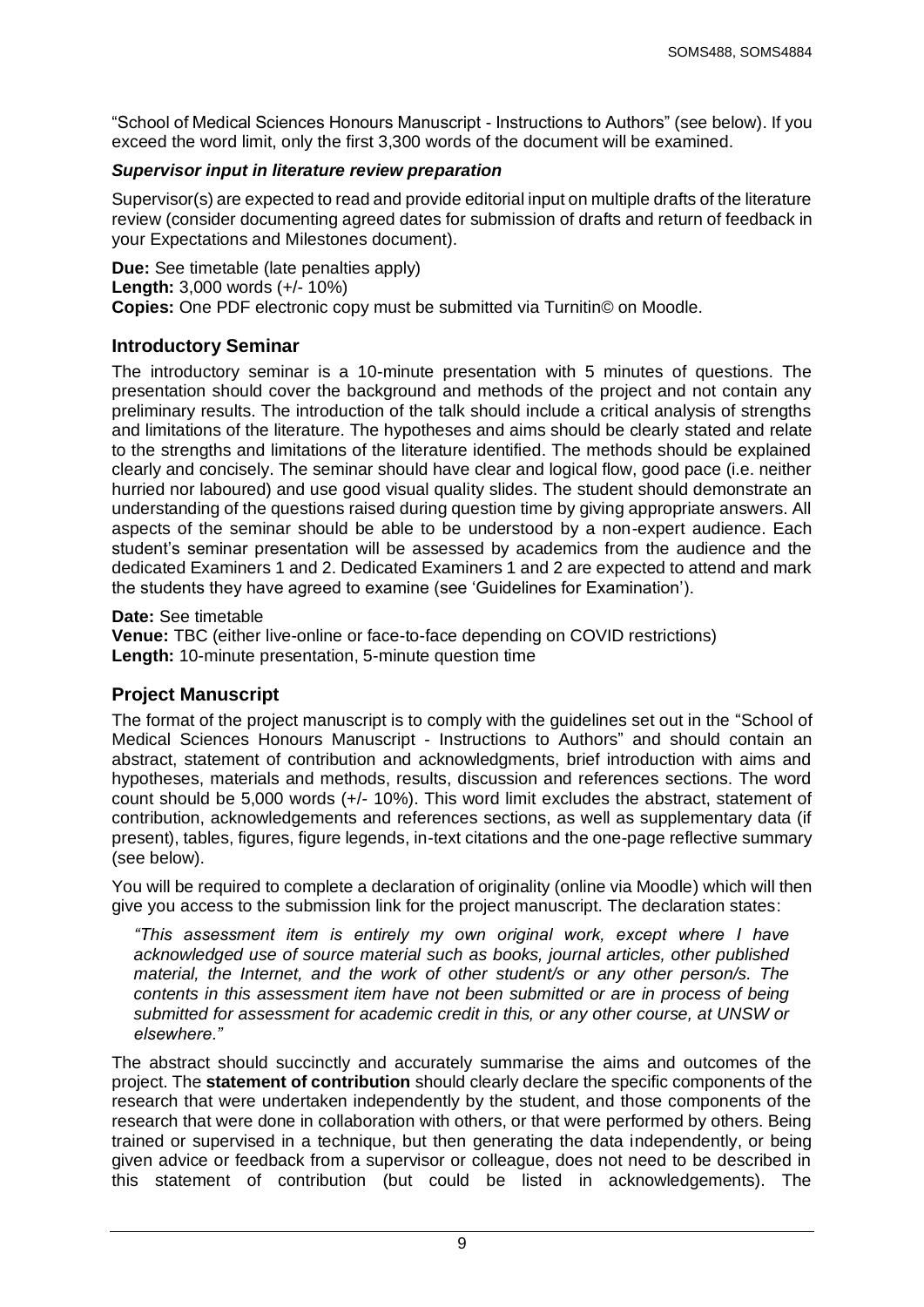acknowledgments should recognise the contributions (reagents, training, advice, feedback, support etc.) of others to the project. The introduction aims and hypothesis sections should define the problem being examined and place it in the context of published work in the area without being a complete review of the literature. It should identify the limitations of the literature and areas of controversy and give clear and valid aims and hypotheses. The methods should be appropriate and valid for the stated aims and be clearly described and fully referenced. The results should reflect a significant body of work including sufficient controls and replicates and analysis of data using appropriate statistical tests. Material needed for a complete understanding or evaluation of the work, but which does not fit well in the manuscript format, should be included as supplementary data. Presentation of the results should be clear and logical and should use figures, tables, etc. The discussion should be relevant to the introduction, methods, and results sections, logical in presentation and scientific content, show critical/creative analysis, place the findings of the study in the context of past studies and have suggestions for future studies. Please note that all work which is integral to the manuscript but was not performed by the Honours student (i.e. was undertaken by another member of the supervisor's and/or co-supervisor's research group) is to be clearly disclosed in the Methods, Results and/or Supplementary Data sections of the Project Manuscript, where appropriate. This work may then be referred to in the Discussion and be assessed in the context of the work undertaken by the Honours student. The referencing style of the project manuscript should also comply with the guidelines set in the "School of Medical Sciences Honours Manuscript - Instructions to Authors". If you exceed the word limit, only the first 5,500 words of the document will be examined.

## *Supervisor input in manuscript preparation*

Supervisors are expected to assist in developing the written communication skills and scientific understanding of students both prior to preparation and during preparation of the project manuscript. Supervisors are expected to read and provide editorial feedback of the manuscript. The discussion section of the project manuscript is the opportunity for the student to demonstrate the understanding and critical thinking they have developed during the Honours year. Consequently, supervisor feedback is limited to constructive feedback on the structure of the discussion, its strengths and weaknesses, the writing style and guidance on understanding the scientific interpretation. Supervisors can discuss the content with the student, and draw attention to any errors or inconsistencies, but the manuscript discussion section must be the student's own work. Supervisors must not under any circumstances rewrite major sections, phrases or sentences for the student.

### *Reflection summary*

In addition, students are expected to write a one-page summary of their research experience to demonstrate reflective practice and awareness of research and professional skills, developed over the course of the Honours year. Skills developed include information acquisition, evaluation and synthesis, analytical thinking, written and communication skills. This would also provide an opportunity for students to reflect on their strengths or weaknesses in the role as a researcher. This one-page reflection is NOT included in the word count.

**Due:** See timetable (late penalties apply) **Length:** 5,000 words (+/- 10%) **Copies:** One PDF electronic copy must be submitted via Turnitin© on Moodle.

# <span id="page-10-0"></span>**Final Seminar**

The final seminar is a 12-minute presentation with 8 minutes of questions. The presentation should largely cover the results of the research project. A clear, concise and appropriate introduction should be provided which identifies the limitations of the literature and areas of controversy. Clear and valid aims and hypotheses should also be stated. The results should reflect a significant body of work including sufficient controls and replicates and analysis of data using appropriate statistical tests. The specific contribution of the student to the results,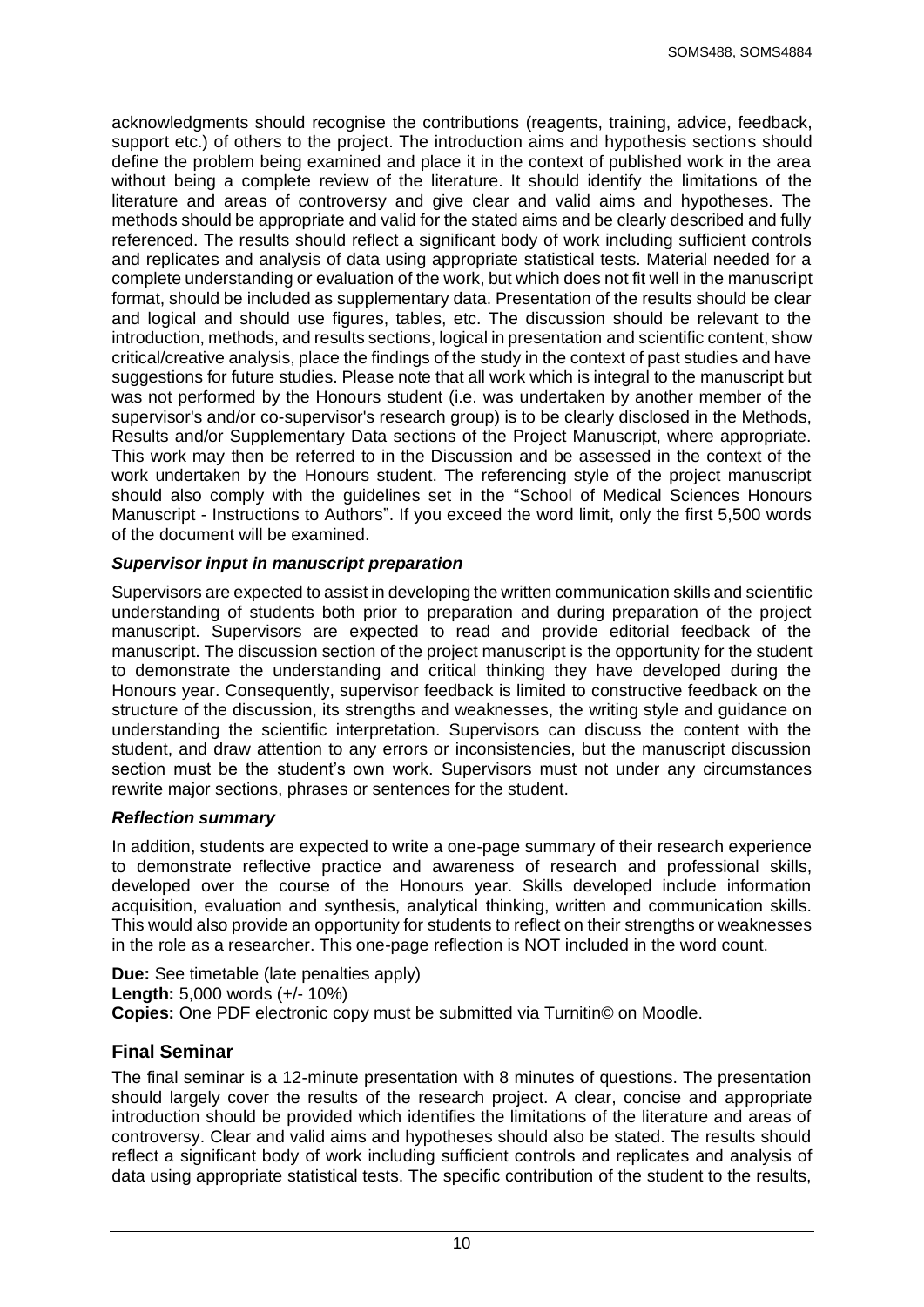should be included either on the relevant slide/s, or as a single Statement of Contribution slide at the end of the presentation (see description of "Statement of Contribution" under Project Manuscript and in the "Instructions to Authors" section). Presentation of the results should be clear and logical and should use figures, tables, etc. The significance of any important findings should be addressed, and appropriate conclusions made. The results of the study should be placed within a broader context and suggestions should be made for future experiments. The seminar should have clear and logical flow, good pace (i.e. neither hurried nor laboured) and use good visual quality slides and/or overheads. The student should demonstrate understanding of the questions raised during question time by giving appropriate answers. Each student's final seminar presentation will be assessed by academics from the audience and the dedicated Examiners 1 and 2. Dedicated Examiners 1 and 2 are expected to attend and mark the students they have agreed to examine (see 'Guidelines for Examination').

Date: See timetable

Venue: TBC (either live-online or face-to-face depending on COVID restrictions) Length: 12-minute presentation, 8-minute question time

# <span id="page-11-0"></span>**Re-submission of assessment tasks**

Assessment task submissions may be revised/updated up to the submission deadline. Once the deadline for an assessment task has passed, no re-submissions will be permitted. It is essential that students carefully check their submission before the deadline to ensure that they submitted the correct version and that all the required sections were included.

# <span id="page-11-1"></span>**Adjudication of marks by a third assessment**

For the literature review and project manuscript assessments, if the marks received from the two examiners are different by more than 10 marks, an assessment from a third examiner will be obtained. The average of all three marks will then be used. If there are serious discrepancies between the three marks obtained, the Honours Committee will adjudicate.

# <span id="page-11-2"></span>**Student contact with examiners**

The identity of examiners is not confidential. However, students must not contact their examiners regarding assessment tasks, or to ask about marks or feedback received. Students may contact their mentor to discuss any issues relating to marks/feedback.

# <span id="page-11-3"></span>**Guidelines for Submitting Drafts to Supervisors and Data Storage Regulations**

Drafts of the literature review and project manuscript, and copies of the presentation for the introductory and final seminar are expected to be submitted to the supervisor at least 2 weeks prior to the final submission deadline or time of presentation for review, respectively (individual supervisor may have additional expectations and you should discuss this when preparing your negotiated expectation and milestones document). Data generated over the course of the research project must be stored securely and and must be accessible to the supervisor at all times throughout the Honours candidature. Research data storage needs to comply with UNSW data storage guidelines (see also "Data Confidentiality" in the Course Outline).

# <span id="page-11-4"></span>**Student/supervisor progress report**

A short report (maximum of two pages) will need to be provided jointly by the student and supervisor and submitted online via Moodle, approximately halfway through the Honours year (see timetable). The purpose of this report is to ensure the student is progressing as expected and key milestones identified at the start of the year have been met. This is also an opportunity to identify any issues that might impact the honours project and to adjust/add new milestones to ensure successful completion of the project. A progress report template will be available on Moodle. For more information, please refer to the 'Guidelines and Expectations for Honours Supervision' document.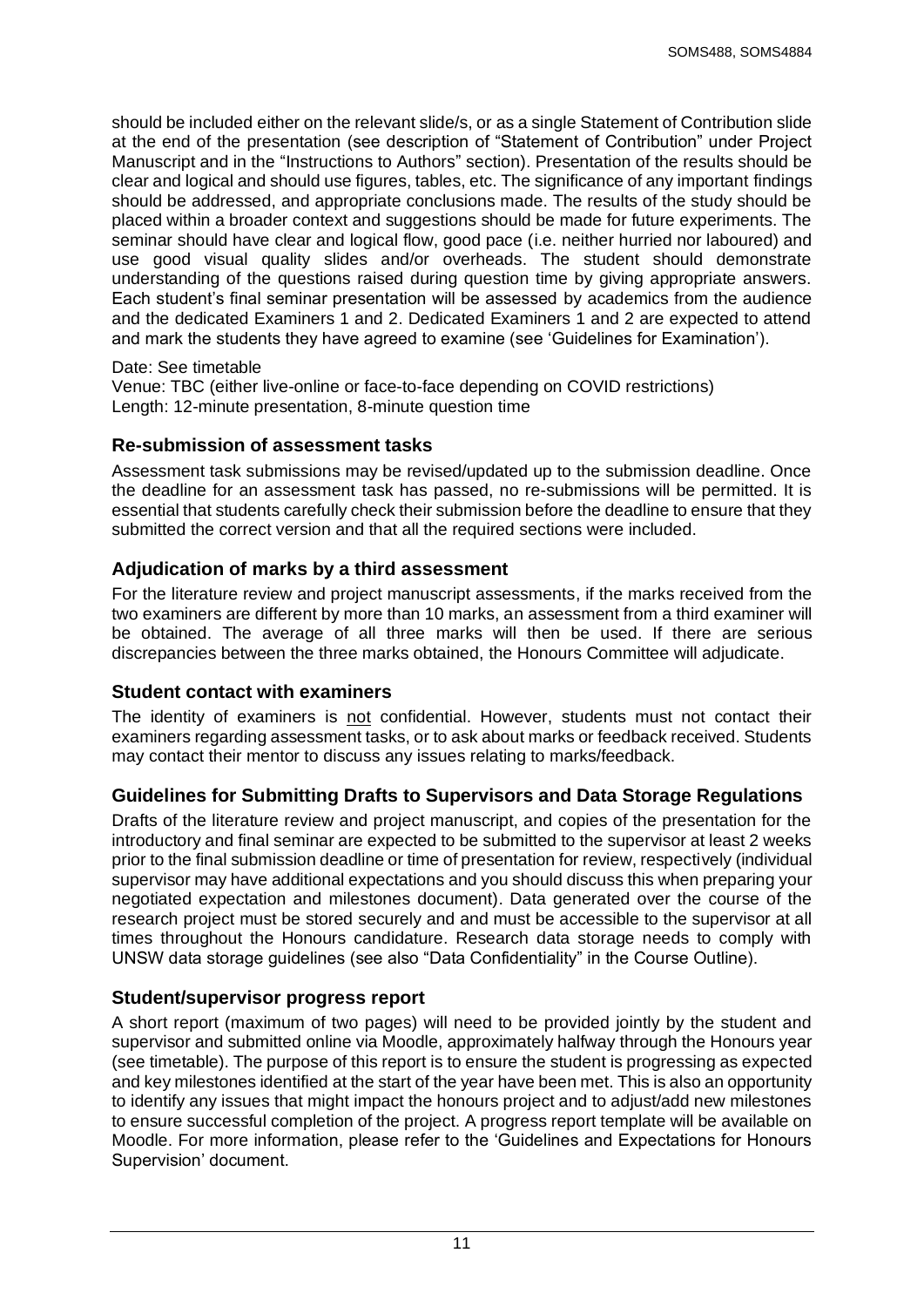# <span id="page-12-0"></span>**Research Performance & Seminar Engagement**

Research Performance: Supervisors are expected to provide formative assessments on the level of research skill development that the student has attained both mid-year and at the completion of the Honours year. These assessments will be based on student's research performance including; motivation and organisational skills, research (laboratory) skills, note keeping, critical analysis and communication skills. These assessments are for feedback only and do not contribute to the student's overall course mark. A copy of the mid-year formative assessment should be included with the progress report that will be submitted to Moodle by the student. The end-of-year assessment should be completed by the primary supervisor within 2 weeks of the final seminar and sent to the student by email copied to SOMSHonours@unsw.edu.au.

Seminar Engagement: Students are required to attend relevant seminars, which include those of your Research Institute/Division or Department, as well as the monthly SoMS seminars. Students must keep a seminar notebook that records details about at least 12 seminars attended throughout the year, including date, title and presenter, a minimum of 1 page (but can be more) of notes of the main points of the seminar, including a small labelled "Reflections" paragraph (1-2 sentences) indicating what specific generic aspect of research and its communication was learnt from the seminar. The seminar notebook must be written-up during the actual seminar and should be available for viewing by the supervisor or mentor at any time throughout the year. Students who are unsure about which departmental seminar they should attend should speak with their supervisor about which seminar series is most suitable.

# <span id="page-12-1"></span>**GUIDELINES FOR SUPERVISION**

All School of Medical Sciences (SoMS) honours projects must have a supervision team comprised of a primary and co-supervisor. The primary supervisor and co-supervisor must have a Masters degree by research, PhD or medical degree with research experience (unless specifically exempted by the Committee).

**Primary supervisors** must have a UNSW academic appointment or conjoint title with the Faculty of Medicine and Health. The primary supervisor must have supervised or cosupervised (to completion) at least one SoMS Honours or postgraduate research student, or a student in a similar Honours or postgraduate research program.

**Co-supervisors** must have a UNSW academic appointment, conjoint or adjunct title, or postdoctoral research position with the Faculty of Medicine and Health. The SoMS Honours Committee may also approve co-supervisors that are established collaborators on the research project and who are: visiting academics in the Faculty of Medicine and Health; academic, conjoint or adjunct appointments with other UNSW faculties; or who are academics at other Australian universities.

**Associate supervisors** may be appointed to play a role in the training and supervision of the student in the laboratory. This role can be undertaken by postdoctoral researchers. Postgraduate students cannot take on the role of associate or co-supervisor.

Primary/Co/Associate supervisors in a close personal relationship must declare this to the Honours Convenor, who will then appoint an additional independent, School supervisor.

All supervisors who are new to the SoMS Honours course are expected to attend the supervisors' induction.

Given the time and energy commitments needed to effectively supervise students, primary supervisors will generally have only one Honours student. However, experienced supervisors may be allowed additional students, up to a maximum of four, after providing evidence to the Honours Committee of a successful track record of supervision in SoMS and justification of how they can effectively supervise the students. **Supervisors are required to confirm, prior to the commencement of the project, that they are financially able to support the project**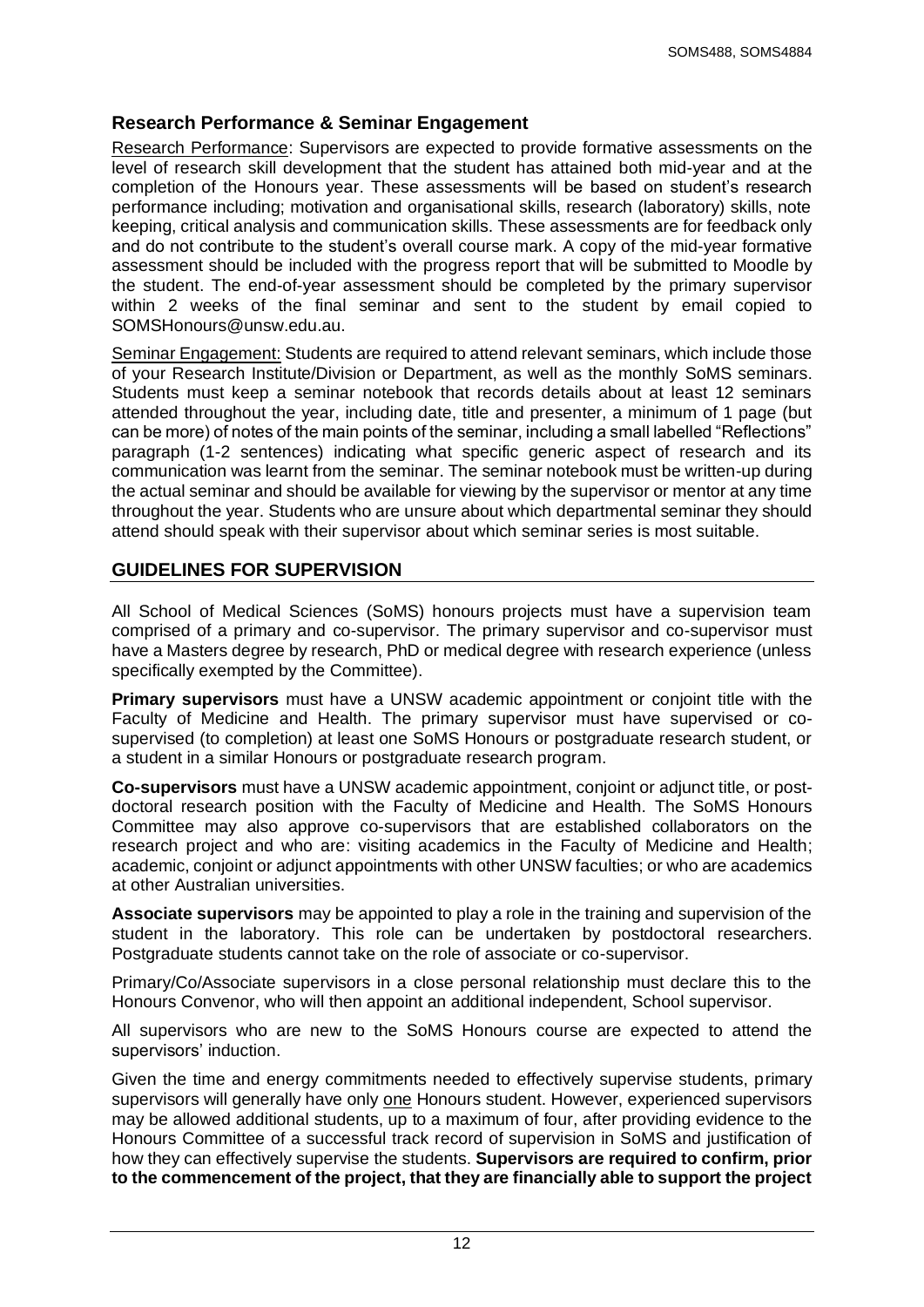#### **for the duration of the Honours year and that all ethics and other approvals required for the project have been obtained.**

Supervisors should bear in mind three important points when proposing an Honours project. Firstly, Honours is only an introduction to research so expectations should be realistic. Secondly, the proposed project needs to yield results within the period of the Honours "year"; and finally, the Honours year is, in fact, not a full year but only six months of research activity plus approximately two months to produce and submit a Literature Review and a Project Manuscript.

Supervisors are required to attend the Introductory and Final Seminars of their Honours student(s) in order to be aware of their student's performance. Please see the timetable for the precise dates of the assessments. Supervisors are responsible for ensuring that their student(s) meet the assessment deadlines of the Honours course, including ensuring attendance at the seminars and timely submission of Literature Review and Project Manuscript, for which late submission penalties exist (see "Penalties" section). Supervisors should also ensure that their student(s) attend the School/Department/Institute research seminars (throughout the year). Supervisors are asked to regularly review the students' Seminar Notebooks ensuring that they are attending at least 80% of relevant seminars and taking notes and reflecting on selected seminars throughout the year (see "Research Performance and Seminar Engagement" section). Supervisors should also regularly check up on the students' laboratory books to ensure experimental details and protocols are being effectively recorded.

The *Primary Supervisor* is responsible for the overall supervision of the research project and providing feedback for all assessment tasks. Primary supervisors take responsibility for training students in relevant techniques, guiding theoretical aspects and in their scientific approach. Primary supervisors are expected to be contactable and able to provide detailed and timely feedback in the weeks prior to the due date for the literature review, introductory seminar, project manuscript and final seminar. If the primary supervisor is absent during these critical time periods, a co-supervisor must be present. Supervisors are expected to provide formative assessments of their student(s) performance mid-year, using the "Research Performance and Seminar Engagement" assessment rubric that is to be submitted by the student along with their mid-year progress report. Supervisors should also provide a final formative assessment of their student(s) using the "Research Performance and Seminar Engagement" assessment rubric at the end of the Honours project. These assessments are for feedback purposes only. Primary supervisors may also be asked to be an Examiner of another SoMS honours student, and this role is part of the responsibility of supervision of a SoMS Honours student.

The *Co-Supervisor* has the same responsibilities as the primary supervisor and may contribute to a specific aspect of the project (<50%) or supervise the overall project jointly (50%) with the primary supervisor. Co-supervisors are expected to be contactable and able to provide feedback in the weeks prior to the due date for the literature review, introductory seminar, project manuscript and final seminar, especially if the primary supervisor is absent during these times. Co-supervisors should be able to provide advice in instances when the student and primary supervisor may disagree on how the project is running.

A *School Supervisor* is required when neither the primary supervisor nor co-supervisor has an appointment in the School of Medical Sciences (staff or conjoint) nor sufficient prior experience in the SOMS honours program. In these instances, the school supervisor will help and advise on the expectations; e.g. style, etc. required for Honours assessment tasks within the School of Medical Sciences. A school supervisor will also be appointed when the supervisor and co-supervisor have a close personal relationship, in these instances to provide an additional impartial adjudication if conflicts between the student and supervisors arise. The school supervisor does not need to be involved in the research project but can be if appropriate.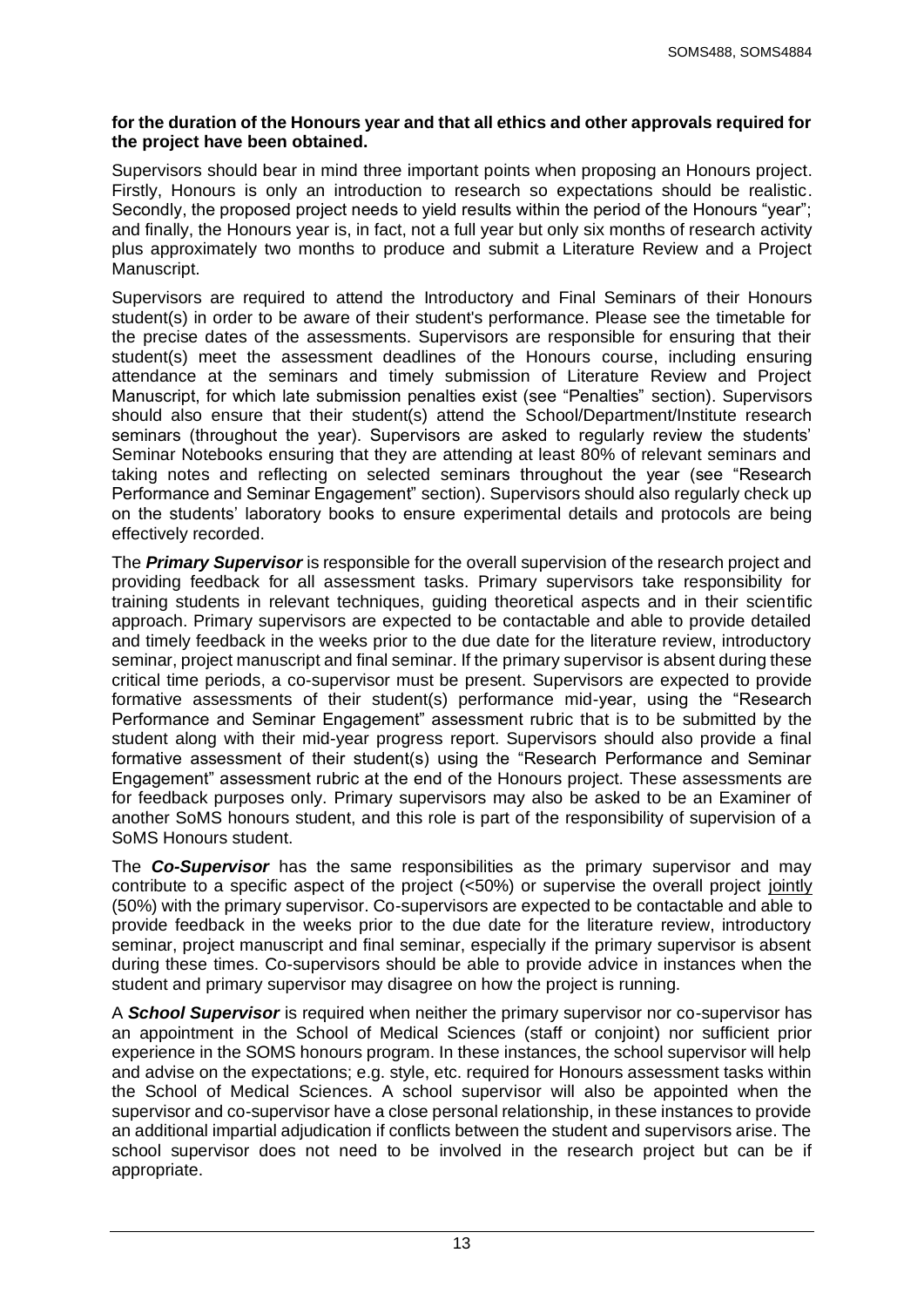# <span id="page-14-0"></span>**GUIDELINES FOR EXAMINATION**

Each student will have (at least) two examiners. Examiner 1 will be nominated by the supervisor for approval by the Honours Committee. Examiner 2 will be appointed/confirmed by the Honours Committee from amongst the cohort of supervisors or from the SoMS academic staff.

Examiners with readily identifiable conflicts of interest should not be nominated. Examiners are asked to declare that they have no conflict of interest with the candidate, supervisor, or the project. Potential examiners who should be excluded include those: (i) who have a current collaboration with the supervisor on the research area of the project or have published in the last three years or currently hold a grant with the supervisor on the research area of the project, or (ii) have substantial direct involvement in the student's work or (iii) have a current or previous personal relationship with the supervisor or student. Those potential examiners who have collaborations/publication/grants with the supervisor in a different area of research to that of the student's project may be an examiner, however, they are asked to declare this conflict. No reciprocal examiners are allowed (e.g. research group A and research group B examine each other's students) and the examiner must be from outside the research group). The appropriateness of the examiner will then be assessed by the Honours Committee.

All examiners who are new to the SoMS Honours course are expected to attend the examiners' induction.

Examiners are expected to attend the Introductory Seminars and Final Seminars of the students they agreed to examine (the specific time and date for each student's presentation will be posted on the SoMS website). Examiners may also be asked to examine other students presenting in the same seminar session therefore, it is expected that examiners attend the entire session (typically 5-6 presentations). **Note:** Examiners who are unable to attend these seminars should provide two questions and the answers such that the session chair can ask those questions.

Examiners are required to fill out the assessment forms, on each occasion of providing their grades, for the Literature Review and Project Manuscript, and for the Introductory and Final Seminars. Dedicated examiners are required to have assessed the Project Manuscript prior to attending the Final Seminar. Feedback regarding the Literature Review should be provided for the student to use in their writing of the Project Manuscript.

To standardise marking, examiners grade students using the standards based assessment rubrics. A completed example will be circulated to examiners along with the assessment rubrics. Examiners should circle or mark the relevant levels attained for each criterion and provide a score (/10). Incomplete assessment rubrics may be considered invalid. For the Literature Review and Project Manuscript, examiners should also provide feedback by giving specific comments on strengths, weaknesses and suggestions for improvement.

# <span id="page-14-1"></span>**PENALTIES**

Failure to submit assessments (Literature Review and/or Project Manuscript) on time will result in a daily penalty of 5% of the total marks of the assessment item being applied, except where an extension to the deadline has been applied for and approved by the Honours Convenor. If the assessment has not been received within 1-week of the submission date, a zero grade will be assigned to that assessment item.

Application for an extension must be made online according to the UNSW Special Consideration Application process [\(https://student.unsw.edu.au/special-consideration\)](https://student.unsw.edu.au/special-consideration). Special consideration will only be granted in exceptional circumstances. In addition, a 1% penalty of the total Honours mark may be imposed where a student fails to attend at least 80% of seminars. These include the SoMS Seminars and Departmental and/or Research Institute/Lab Group seminars. You are expected to sign off your attendance at these events.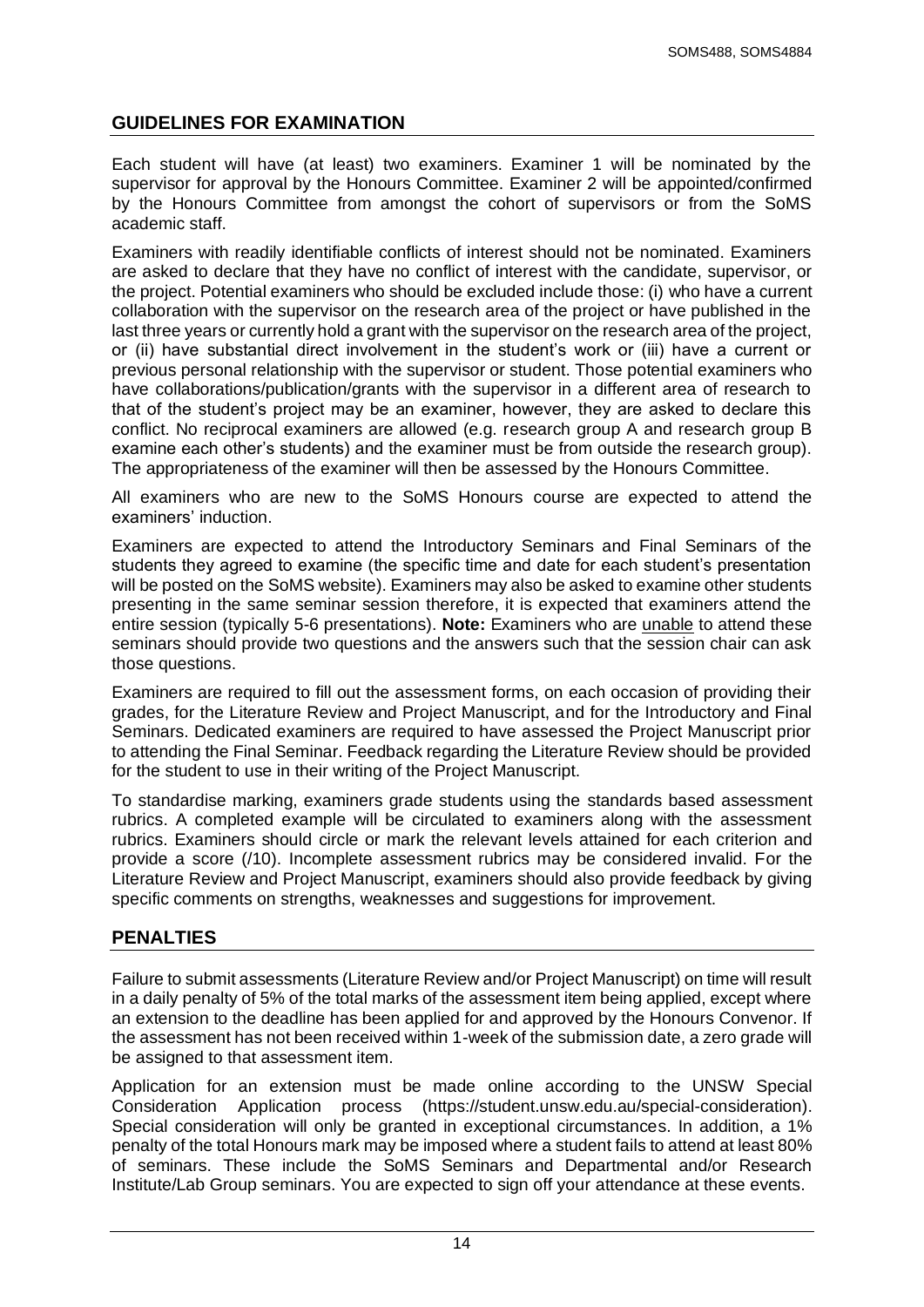If a student is clearly not meeting the responsibilities and expectations set out in the Course Outline, Student Code of Conduct, the Honours Enrolment Form or the Guidelines and Expectations for Honours Supervision, a complaint to the Student Misconduct and Integrity Unit will be made by the honours committee in line with the Student Misconduct Procedure. An overview of the complaint handling process is set out in Appendix A of the Student Misconduct Procedure and the penalties which the University may apply for a breach of the Student Code are given in Appendix B.

## <span id="page-15-0"></span>**HONOURS GRADES**

## **H1**, Honours Class 1, 85 or greater.

Work of superior quality in all aspects of research, scientific writing, and oral presentation, demonstrating the ability to organise information in a clear and concise manner, the integration of information from a wide range of sources and containing clear examples of excellent critical evaluation.

#### **H2:1**, Honours Class 2 Division 1, 75-84.

Work of very good quality in all aspects of research, scientific writing, and oral presentation, but showing lesser ability to organise information in a clear and concise manner, integrate information from range of sources and critically evaluate the literature and research data.

#### **H2:2**, Honours Class 2 Division 2, 65-74.

Good quality in all aspects of research, scientific writing, and oral presentation but with inadequacies in understanding, critical skills, organisation and presentation.

#### **H3**, Honours Class 3, 50-64.

Adequate quality work with significant deficiencies in understanding, critical skills, organisation and presentation.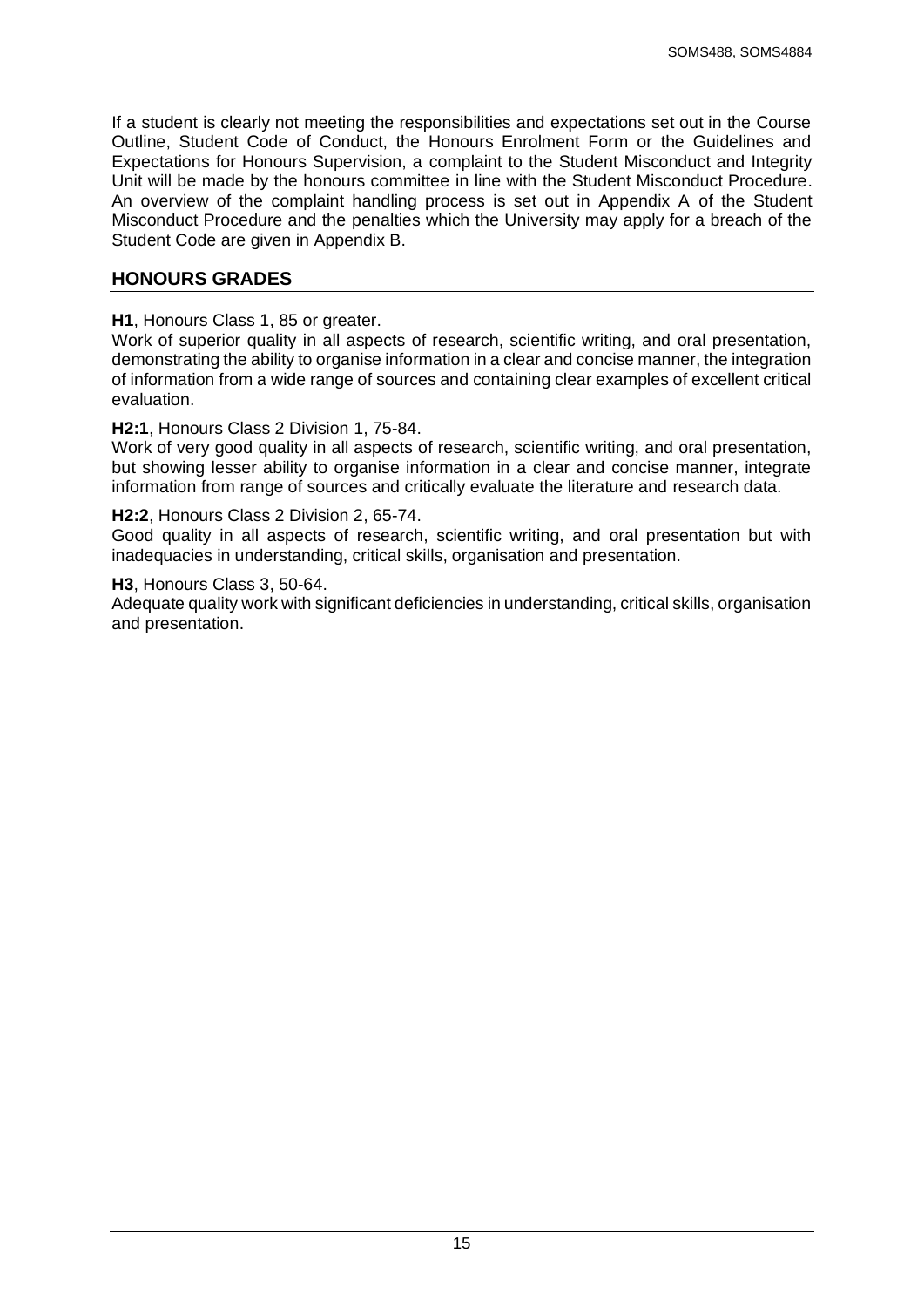# <span id="page-16-0"></span>**School of Medical Sciences Honours Manuscript - Instructions to Authors**

*These instructions are adapted from the Uniform Requirements for Manuscripts Submitted to Biomedical Journals, the British Journal of Pharmacology, the Journal of Anatomy, the Journal of Pathology and the Journal of Physiology.*

Project Manuscripts must include:

- 1. Title Page
- 2. List of abbreviations
- 3. Abstract
- 4. Statement of Contribution
- 5. Acknowledgements
- 6. Introduction
- 7. Methods
- 8. Results
- 9. Discussion
- 10. References
- 11. Supplementary data (optional)
- 12. Reflective summary

Figures and Tables should be integrated at the appropriate places in the text.

## Title Page

Title: The title should contain no more than 150 characters (including spaces) and clearly indicate the subject matter of the paper.

Authors: The author's name in full and the name and addresses of the department(s) and institution(s) to which the work should be attributed.

Running Title: A running title containing no more than 50 characters (including spaces) is required.

Key Words: Three to five key words should be provided.

Word Count: The word count (excluding the abstract, title page, statement of contribution, acknowledgments, headings, in-text citations, reference list, and figure legends etc) should be listed.

### Abbreviations

List all abbreviations used.

### Abstract

An abstract of up to 250 words should follow the title page. The abstract should provide the background for the study, experimental approach, major findings and conclusions. It should be understandable without reference to the rest of the paper. References may not be cited.

### Statement of Contribution

The statement of contribution should specifically identify the components of research undertaken by the student. To do this, indicate which aspects of the research results included in the project manuscript were done in collaboration with, or undertaken by, other members of the research group or by external collaborators. Examples of this may include (but not limited to); some surgeries being undertaken by more experienced lab colleagues, tissue cultures being maintained or processed by lab assistants, survey response or patient databases generated or analysed in whole or partly by others, a subsection of the same experimental data obtained by lab colleagues, nucleotide sequences or gene mutations being outsourced to an external company. Seek advice from your supervisor or mentor if you are unsure about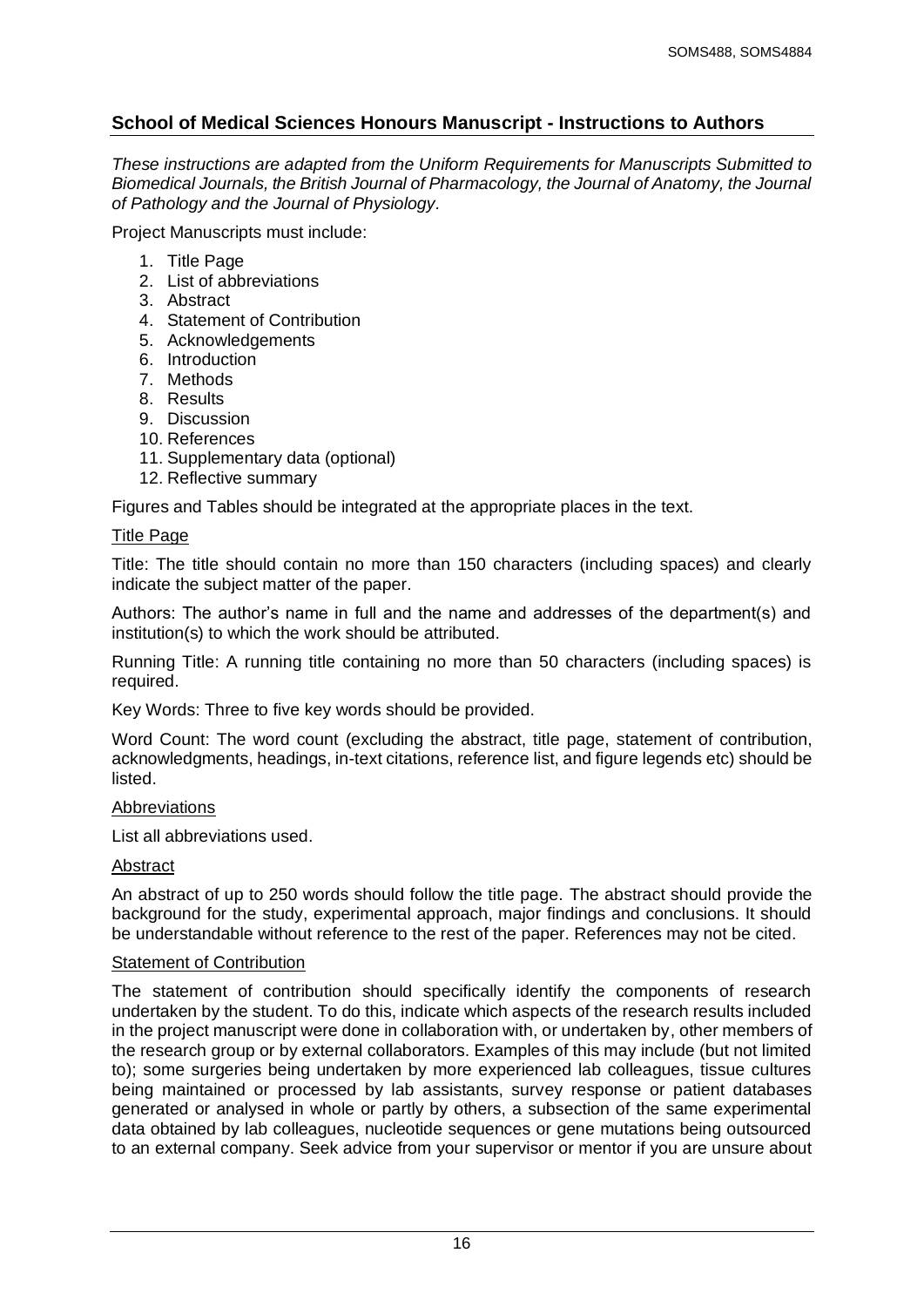this. In the case of data / results contributed by others, this also needs to be clearly attributed in the appropriate methods or results section of the manuscript.

## Acknowledgements

The author should acknowledge those who have provided funds, reagents, technical guidance and/or training and scientific advice.

#### Introduction

The introduction should give a clear account of the background for the study, and the research objective or hypothesis tested should be stated. The introduction should be understandable to a non-specialist.

### Methods

The methods must be described in sufficient detail to allow the experiments to be interpreted and repeated by an experienced investigator. Give references to established methods, provide references and brief descriptions for methods that have been published but are not well known; describe new or substantially modified methods. Provide details of ethics approvals. Identify the apparatus, drugs and chemicals used, give the manufacturer's name and address in parentheses after each item.

Describe the statistical methods used and define all statistical terms, abbreviations, and symbols. Any transformation of data needs to be clearly described. Specify the computer software used for the analysis. Where appropriate, describe your selection of the subjects (patients or laboratory animals, including controls), identify the age, sex, strain, number used and other important characteristics of the subjects.

## **Results**

Present your results in logical sequence in the text, tables, graphs and illustrations. The description of the experimental results should be succinct, but in sufficient detail to allow the experiments to be analysed and interpreted by the reader. Where group data is presented, the averaged or median results with some measure of variability (standard deviations, confidence intervals, standard errors of the means), along with the number of observations, and statistical significance, should be given as appropriate. The rationale for performing the experiments may be briefly mentioned in the Results section, but conclusions or interpretation of results should not be presented. Do not repeat in the text all the data that is presented in the tables or graphs. Headed paragraphs maybe used to aid in the presentation of the results.

A useful checklist from the [British Journal of Pharmacology](https://bpspubs.onlinelibrary.wiley.com/doi/epdf/10.1111/bph.14207) provides guidance for the transparent reporting and scientific rigour of preclinical research results.

Work which is integral to the manuscript but that was performed by another member of the supervisor's and/or co-supervisor's research group can be included in results and discussed but is to be clearly disclosed in the Statement of Contribution and clearly attributed in the Methods or Results as appropriate.

### **Discussion**

In the discussion explore possible mechanisms or explanations for the findings of your study, compare and contrast your results with those from other relevant studies, state the limitations of the study, and explore the implications of the findings for future research. Do not repeat in detail data or other material given in the Introduction or the Results sections. The main conclusions should be conveyed in the final paragraph.

### References

References are to be formatted using the convention found in *Nature Medicine*. In the text, references to other works should be a superscript Arabic numeral at the end of the relevant sentence with no space (for example: "...downstream signalling<sup>1</sup>."). If two sources are cited, the superscript numbers should be separated by a comma (for example "…differentiation and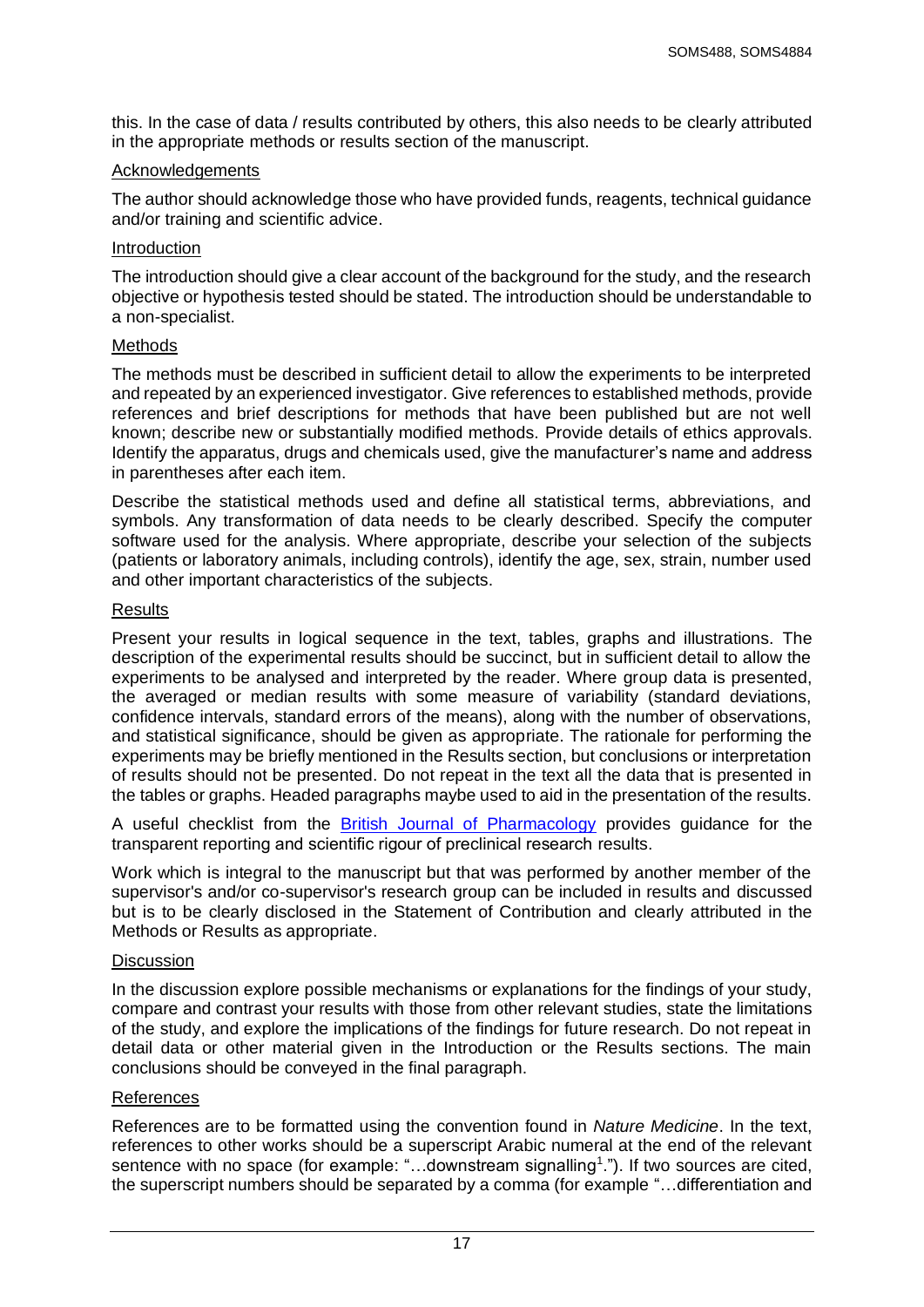exhaustion<sup>7,8</sup>."), and if more than two sources are cited, the range of the superscript numbers should be indicated using a hyphen (for example: "...demonstrated previously<sup>4-7</sup>."). References to unpublished observations or personal communications should be mentioned in the text only, and not included in the list of references. Direct reference to original research sources should be used whenever possible.

The reference list at the end of the manuscript must be arranged numerically in the order in which they appear in the manuscript. All authors should be included in reference lists unless there are more than five, in which case only the first author should be given, followed by 'et al.'. Authors should be listed last name first, followed by a comma and initials (followed by full stops) of given names. Article titles should be in Roman text, the first word of the title should be capitalized, and the title written exactly as it appears in the work cited, ending with a full stop. Book titles should be given in italics and all words in the title should have initial capitals. Journal names are italicized and abbreviated (with full stops) according to common usage. Volume numbers and the subsequent comma appear in bold.

The format for references to papers<sup>1</sup> and books<sup>2</sup>, and to chapters in books<sup>3</sup>, is as follows:

- 1. Lipp, P., Egger, M. & Niggli, E. Spatial characteristics of sarcoplasmic reticulum  $Ca^{2+}$ release events triggered by L-type  $Ca<sup>2+</sup>$  current and Na<sup>+</sup> current in guinea-pig cardiac myocytes. *J. Physiol.* **542,** 383-393 (2002).
- 2. Adrian, E.D. *The Mechanism of Nervous Action*, (Humphrey Milford, London, 1932).
- 3. Buchan, A.M.J., Polak, J.M., Gregor, M., Ghatei, M.A. & Bloom, S.R. Development of regulatory peptides in the human fetal intestine. in *Gut Hormones* (eds. Bloom, S.R. & Polak, J.M.) 119-124 (Churchill Livingstone, Edinburgh, 1981).

For those articles published on online ahead of print, that have not been assigned full publication details the DOI (digital object identifier) should be used. See example below<sup>4</sup>:

4. Lipp, P., Egger, M. & Niggli, E. Spatial characteristics of sarcoplasmic reticulum  $Ca^{2+}$ release events triggered by L-type  $Ca^{2+}$  current and Na<sup>+</sup> current in guinea-pig cardiac myocytes. *J. Physiol.*, DOI: 10.1113/jphysiol.2001.013382.

An endnote file will be available to download from Moodle, but the ultimate responsibility for adhering to prescribed format rests with the student.

# **Tables**

Each table should be given on a separate page integrated at an appropriate position within the text. Tables are numbered consecutively according to the order in which they have been first cited in the text. Tables should be numbered with Arabic numerals and the number should be followed by a brief descriptive title at the head of the table. Tables should be selfexplanatory, with necessary descriptions provided in footnotes underneath the table. Give each column a short or abbreviated heading.

### Figures and Legends

Figures should be numbered consecutively according to the order in which they have been first cited in the text. Figure legends can appear below the figure and/or on a separate page. Each figure should be given a title and a legend that explains the figures in sufficient detail that, whenever possible, they can be understood without reference to the text. All symbols and abbreviations should be explained within the legend. If a figure has been published, acknowledge the original source.